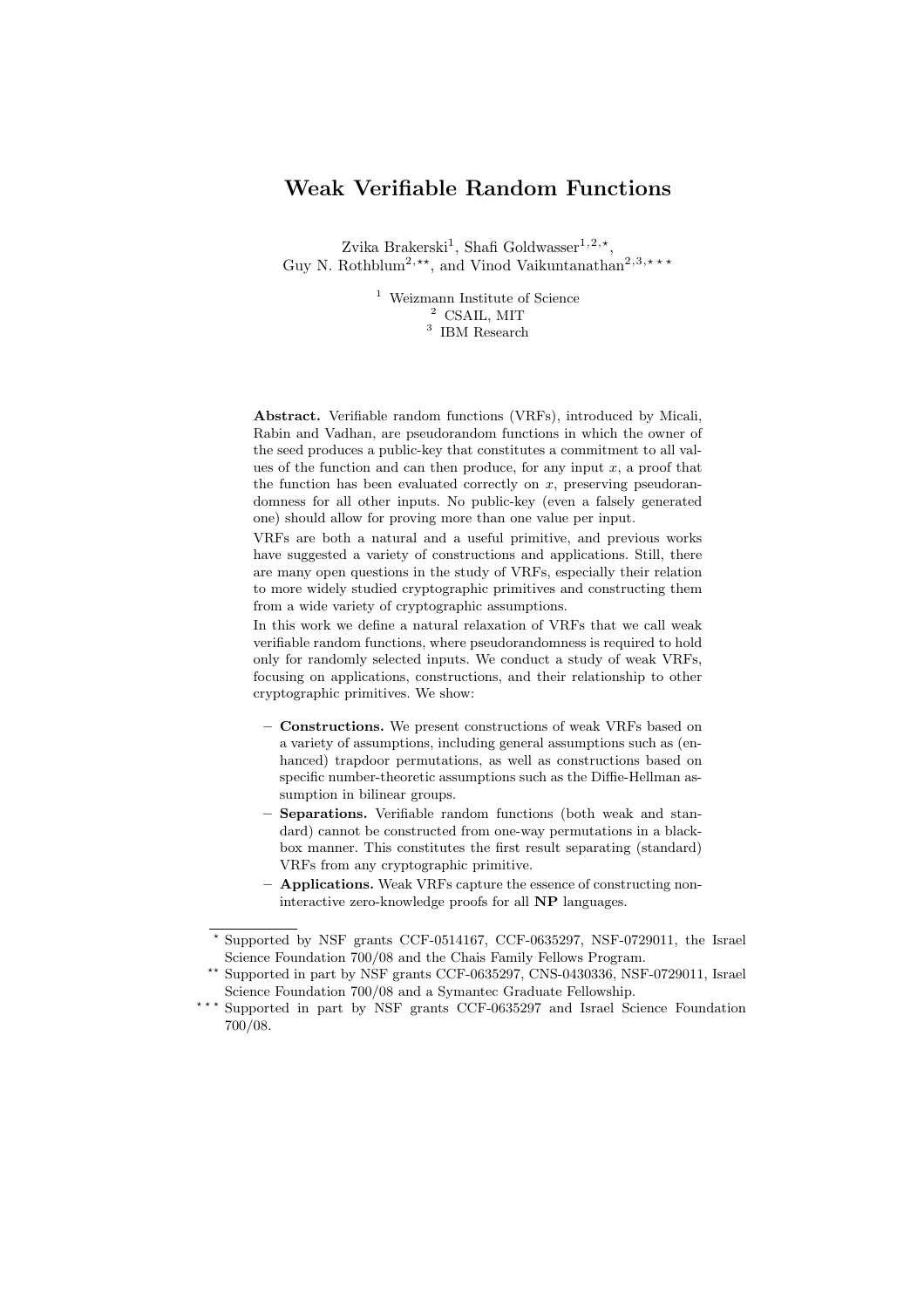### 1 Introduction

Verifiable random functions (VRFs) were introduced by Micali, Rabin and Vadhan [1]. A VRF is a pseudorandom function (see Goldreich, Goldwasser and Micali [2]), that also enables a verifier to verify, given input x, output y and a proof, that the function has been computed correctly on  $x$ . The VRF's seed (or secret key)  $SK$  is associated with a public key  $PK$ . As usual,  $SK$  can be used to compute the function's output  $y = F_{SK}(x)$  on input x, but it is also used to generate a *proof of correctness*  $\pi = \Pi_{SK}(x)$ . This proof can be used in conjunction with  $PK$  to convince a verifier that y is indeed the correct output on input  $x$  with respect to the public-key  $PK$ . Further, it is guaranteed that the verifier cannot accept two different values for an input  $x$ , even if  $PK$  is generated dishonestly. In other words, any string interpreted as a public-key of a VRF constitutes a commitment to at most one output per input.

VRFs are a natural primitive that combines the properties of pseudorandomness and verifiability; however, constructions of VRFs have been few and far between (see related work). In particular, unlike many central and natural cryptographic primitives, there are no known constructions of VRFs based on more *general assumptions*, such as the existence of a one-way function, or even the strong assumption of trapdoor permutations.

#### 1.1 This Work

We propose a relaxation of VRFs, which we call weak verifiable random functions (or WVRF). Informally, a weak VRF is similar to a VRF, except that while VRFs require the output to be pseudo-random for *adversarially chosen* inputs, weak VRFs only require pseudorandomness to hold for random inputs (see Section 2 for the formal definition). Thus, weak VRFs are a natural relaxation of VRFs, analogous to the relaxation of weak pseudorandom functions (without verifiability), proposed by Naor and Reingold [3].

This work is a study of the power of weak VRFs. We present applications to building non-interactive zero-knowledge proofs by showing that the existence of non-interactive zero-knowledge proofs for all of NP in the common random string model is essentially equivalent to the existence of weak verifiable random functions in the standard model (i.e. without setup assumptions). Thus, we provide a new and conceptually simpler methodology for constructing and analyzing non-interactive zero-knowledge proof systems. We proceed by showing constructions of weak verifiable random functions from a variety of cryptographic assumptions (ones that are not known to imply standard VRFs). Finally, we present a black-box separation from other widely-studied cryptographic primitives (namely one-way permutations). These separations are also the first known separations of standard VRFs from any other cryptographic primitive. We proceed with an overview of each of these contributions.

Weak VRFs and NIZK. We begin by showing an intimate connection between weak VRFs and the study of non-interactive zero-knowledge proofs (NIZKs) for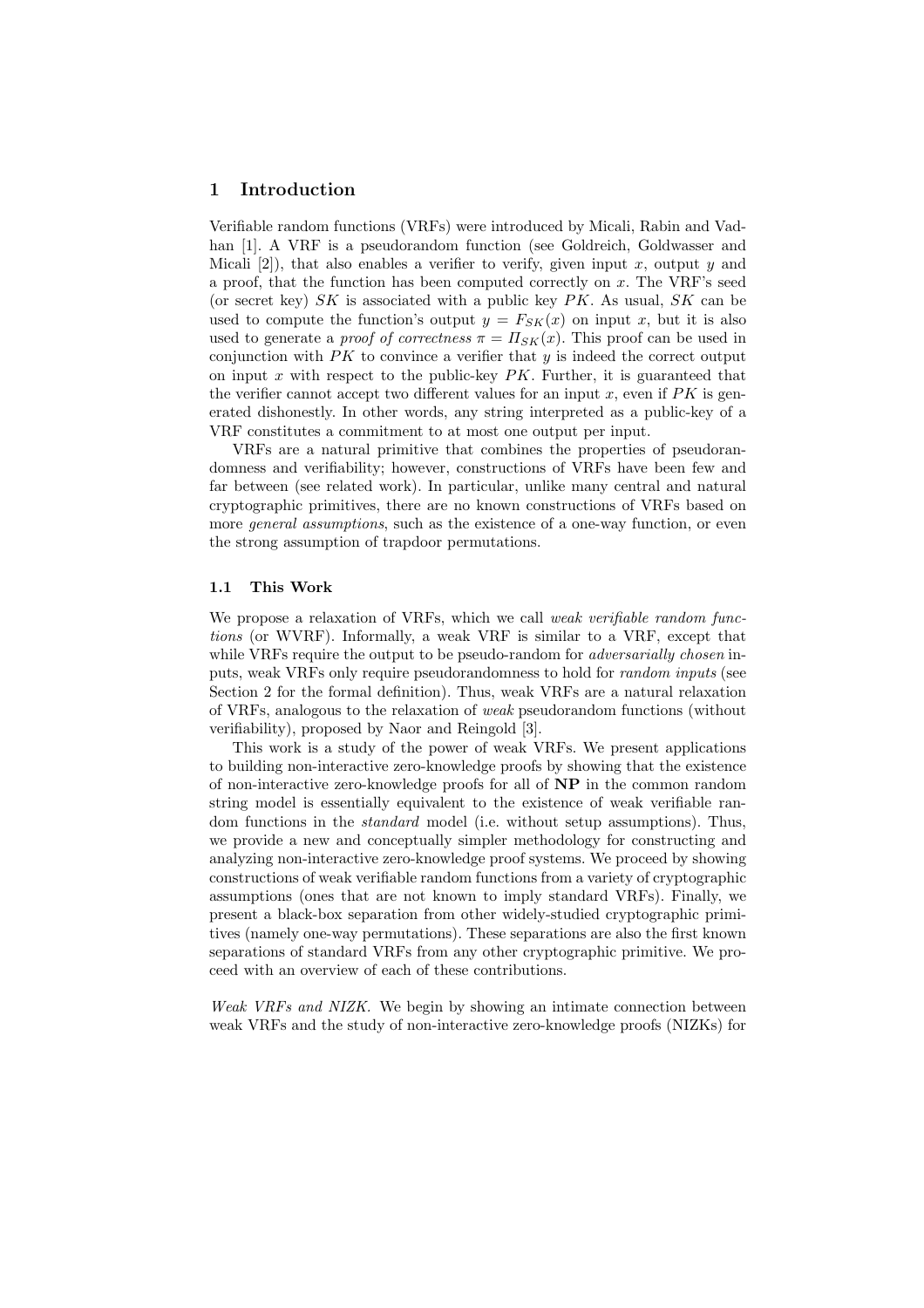all NP languages (with an efficient-prover and in the common random string model). In one direction, we show that a weak VRF can be used to construct a NIZK for any NP language. This construction is based on the methodology of Feige, Lapidot and Shamir [4], and shows that weak VRFs can be used to implement their hidden-bits model. In a nutshell, to implement the hiddenbits model, we need a method for a prover (with a secret key) and a verifier (with a public key) to interpret a common random string as a sequence of bit commitments. Towards this end, we give the verifier a public key that guarantees that the commitments are binding, and the prover a secret key that allows noninteractive de-commitment. Weak VRFs are a natural solution to this problem. Modulo the technical details, we can implement the hidden-bits model by taking a random bit sequence x to be a commitment to the output of the weak VRF on input  $x$ . The verifier, given the weak VRF's public key, is guaranteed binding, and the pseudo-randomness (even though it only holds for random inputs) guarantees hiding. There is a subtle technical problem with the above construction, where the prover may choose a particularly badly formed public key, this is resolved using a certification technique due to Bellare and Yung [5].

**Lemma 1.** If there is a family of weak verifiable random functions, then there are efficient-prover non-interactive zero-knowledge proofs in the common random string model for all of NP.

In the other direction, we show that given a construction of (efficient-prover) NIZKs for all NP languages, and given also an injective one-way function, we can construct a weak  $VRF<sup>4</sup>$  First recall that the existence of injective OWFs implies the existence of (ordinary) pseudorandom functions (PRFs) and noninteractive perfectly binding commitment schemes. The WVRF is as follows: the generator produces a seed for a PRF and uses it as secret key. The public key is a commitment to that seed. For a random input we use a part of the input as an input to the PRF. The weak VRF's output will be the output of the PRF on this input. The second part of the input is used as a CRS for a NIZK proof. The novelty of this construction is observing that since pseudorandomness should only hold when the adversary sees randomly distributed samples, the input can be used as an "honest" source of randomness (CRS in this case). Weak pseudorandomness follows, therefore, from the zero-knowledge property.

Lemma 2. If there exist injective one-way functions and efficient-prover noninteractive zero-knowledge proofs in the common random string model for all of NP, then there is a family of weak verifiable random functions.

Thus, weak VRFs and efficient prover NIZK proof systems are essentially equivalent. We hope that weak VRFs, being a "clean" and natural primitive, will prove to be a useful tool or abstraction leading to new constructions of NIZK proof systems. See Section 3 for all details of the above relationship.

<sup>&</sup>lt;sup>4</sup> In fact, we can replace the injective one-way function with a standard one-way function by either (a) allowing the prover and verifier to be non-uniform or (b) using derandomization assumptions (see Barak, Ong and Vadhan [6]).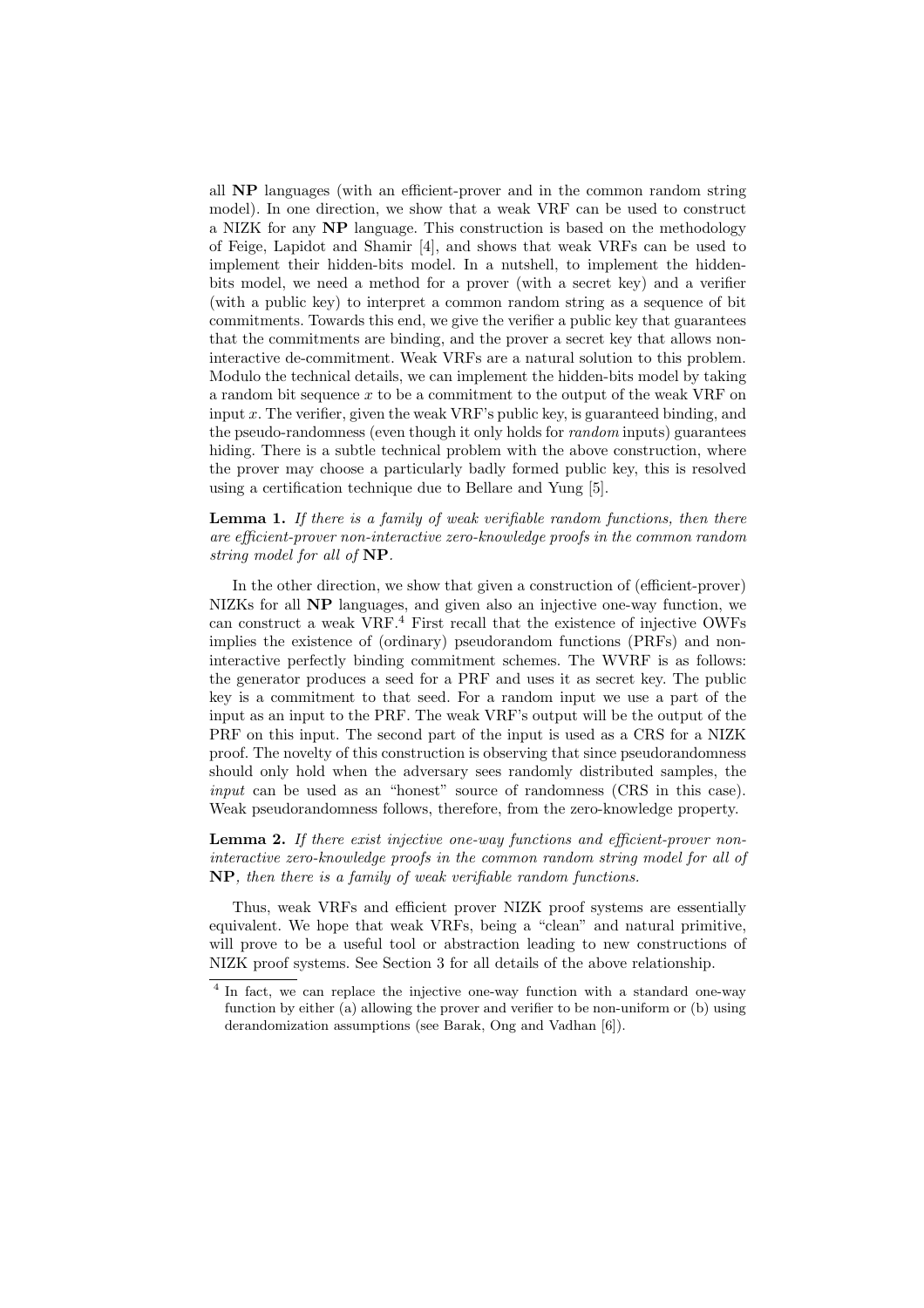Constructing Weak VRFs. We show efficient constructions of weak VRFs based on a variety of assumptions. We consider both general assumptions, such as the existence of enhanced trapdoor permutations, and specific number-theoretic assumptions such as the bilinear decisional Diffie-Hellman (BDDH) assumption. We note that none of the assumptions we use to construct weak VRFs are known to imply the existence of (strong) VRFs.

The first construction is a black-box construction using any (enhanced) trapdoor permutation, obtaining WVRFs with arbitrary long (polynomial) output length.<sup>5</sup> The second construction (with a single output bit) is based on the bilinear Diffie-Hellman assumption. In contrast, all known constructions of (strong) VRFs from bilinear maps make substantially stronger assumptions.

We note that these constructions are implicit in known constructions of noninteractive zero-knowledge proofs from trapdoor permutations in [4] and based on bilinear maps on elliptic curves in [7]. This is not surprising in light of the equivalence to NIZK proof systems, and in fact further reinforces our belief that weak VRFs are a natural primitive to focus on when constructing non-interactive zero-knowledge proofs.

See Section 4 for the full details of all the above constructions.

Black-Box Separations. Finally, we initiate a study of the relationship between weak VRFs and more extensively studied cryptographic primitives. We show that there are no black-box constructions of weak VRFs from one-way permutations (OWPs). We note that, given that both pseudorandom functions and signature schemes can be (black-box) constructed even from one-way functions  $[2, 8-10]$ , one might have hoped that it is possible to combine both the pseudorandomness and the verifiability properties and to construct weak VRFs (or even standard, strong VRFs) from one-way functions. However, while in signature schemes verifiability is guaranteed if the public-key has been selected properly, in VRFs we require verifiability even for adversarial ones. Indeed, our result shows that this cannot be done. We note that this is also the first separation result for (strong) VRFs, and thus sheds light on their complexity as well.

Formally, we show a black-box separation (see related work) between weak VRFs and OWPs. In fact we show this even for weak verifiable unpredictable functions, where pseudo-randomness is replaced with unpredictability.

### Theorem 1 (informal). There is no black-box construction of weak VRFs from OWPs.

We prove this theorem by showing that any black-box construction of weak VRF fails with respect to some oracle implementing a OWP. From this result it follows immediately that VRFs also cannot be black-box reduced to OWPs.

This result differs from previous work on black-box separations (see related work below) in several ways. Unlike the seminal result of Impagliazzo and Rudich separating one-way permutations and key agreement protocols [11], we do not

<sup>5</sup> Note that we can always increase the output length of weak VRFs by concatenating multiple instances, but here this is done without increasing the key lengths.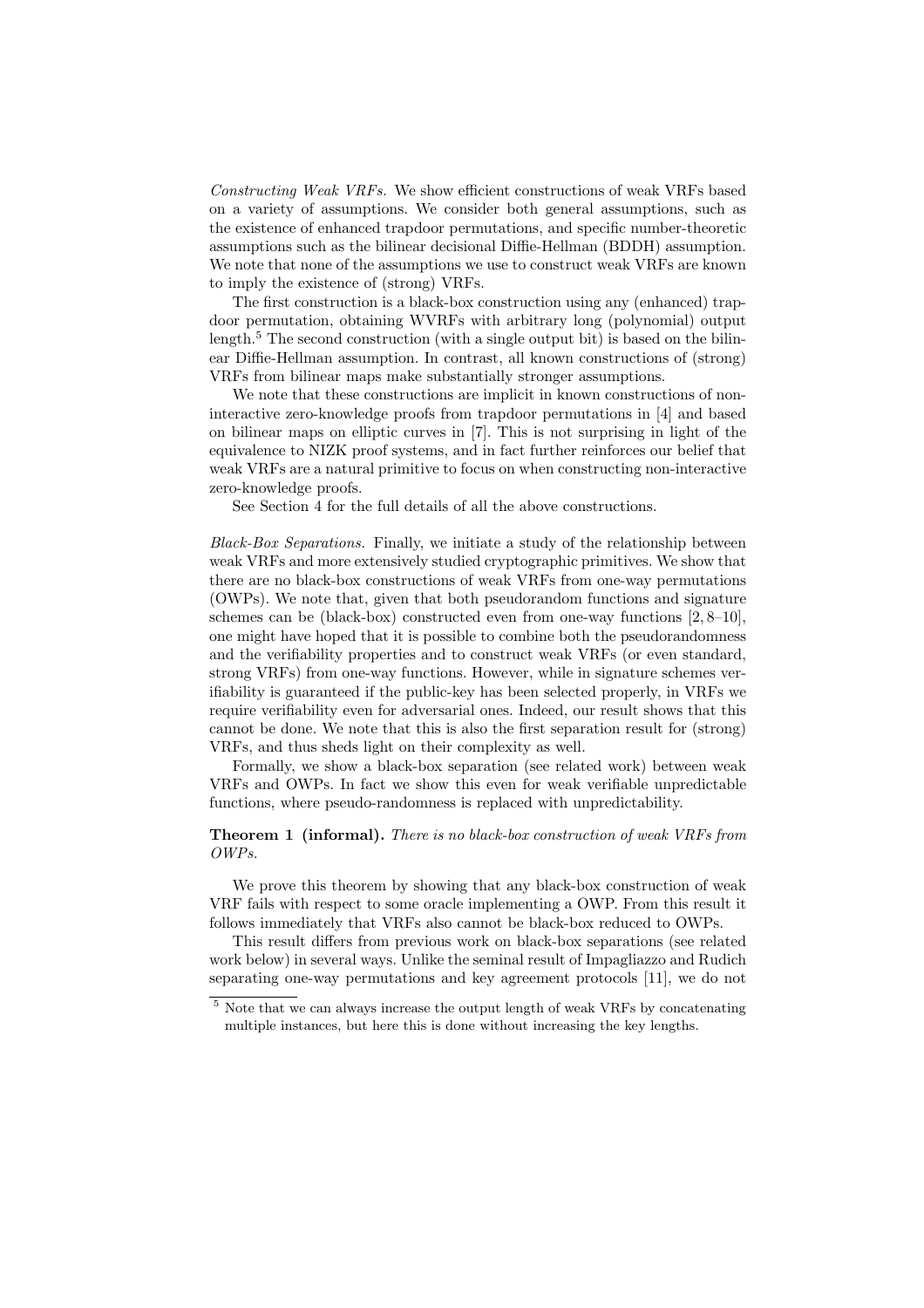show a relativizing separation. That is, we do not prove that there exists a oracle relative to which OWPs exist but weak VRFs do not. Moreover, our method is also different from the one introduced by Gertner, Malkin and Reingold [12] for proving a separation between trapdoor predicates and trapdoor functions. There, each construction is tailored with an oracle relative to which it is proved insecure. Informally speaking, we show that there exists an oracle  $\mathcal O$  (that implements a OWP and encodes an NP-hard oracle) such that any construction that is correct (namely, both complete and sound) with respect to all one-way permutation oracles, fails to be pseudorandom with respect to  $\mathcal O$  (see the proof intuition below for more details).

We remark that since we show that (enhanced) trapdoor permutations imply weak VRFs, it also follows from our separation that there is no black-box construction of such trapdoor permutations from one-way permutations. While this was already known as a corollary from [11], our proof is simpler (albeit somewhat more restricted).

Proof Intuition. Our adversary works by "reverse engineering" the oracle queries made by the secret and public key generator of the weak VRF. Essentially, what we want to do, is use the oracle (that can solve NP-hard problems) to find a "fake" secret-key corresponding to the given public key. This fake secret key will later be used (by the adversary) to predict the outputs of the weak VRF. The intuition is that these predictions (by the fake secret key) should be correct because they match the same public key as the one used with the "real" secret key. Note that this holds because we are assuming here strong "completeness" of the key generation algorithm: namely, it always (with probability 1) generates a valid secret-public key pair, and so even the fake secret key that we found "should" generate correct outputs. We need this completeness property (which all our constructions possess) to prove our separation result.

The problem we face is that the key-generator is itself an oracle circuit, and thus we cannot simply find a fake secret key that corresponds to the given public key and the given OWP oracle. We can, however, use our ability to solve NPhard problems (via the given oracle) to find a fake secret key that matches the given public key and a (slightly) different oracle, by changing the oracle's answers on queries made by the key generator. Consider an oracle query that was made by the generator, and consider the case of changing the answer for this query in a way that does not affect the public key. This change may affect some values of the function, and so we are no longer guaranteed that the function's output on the real and fake secret key are the same. Note, however, that the function's output can only change when the verification algorithm makes an oracle query to a value whose output has changed. This follows from the weak VRF's soundness: the verification algorithm must make such an oracle query in order to tell the two cases apart. Therefore, if we take enough random samples, run the verification algorithm and "collect" its OWP oracle queries, we'd have a bank of "common" queries that holds all queries that affect a large portion of the values of the function. Then we can find, using the NP-hardness of the oracle, a secret key and simulated values to all other queries made by the generator (answers to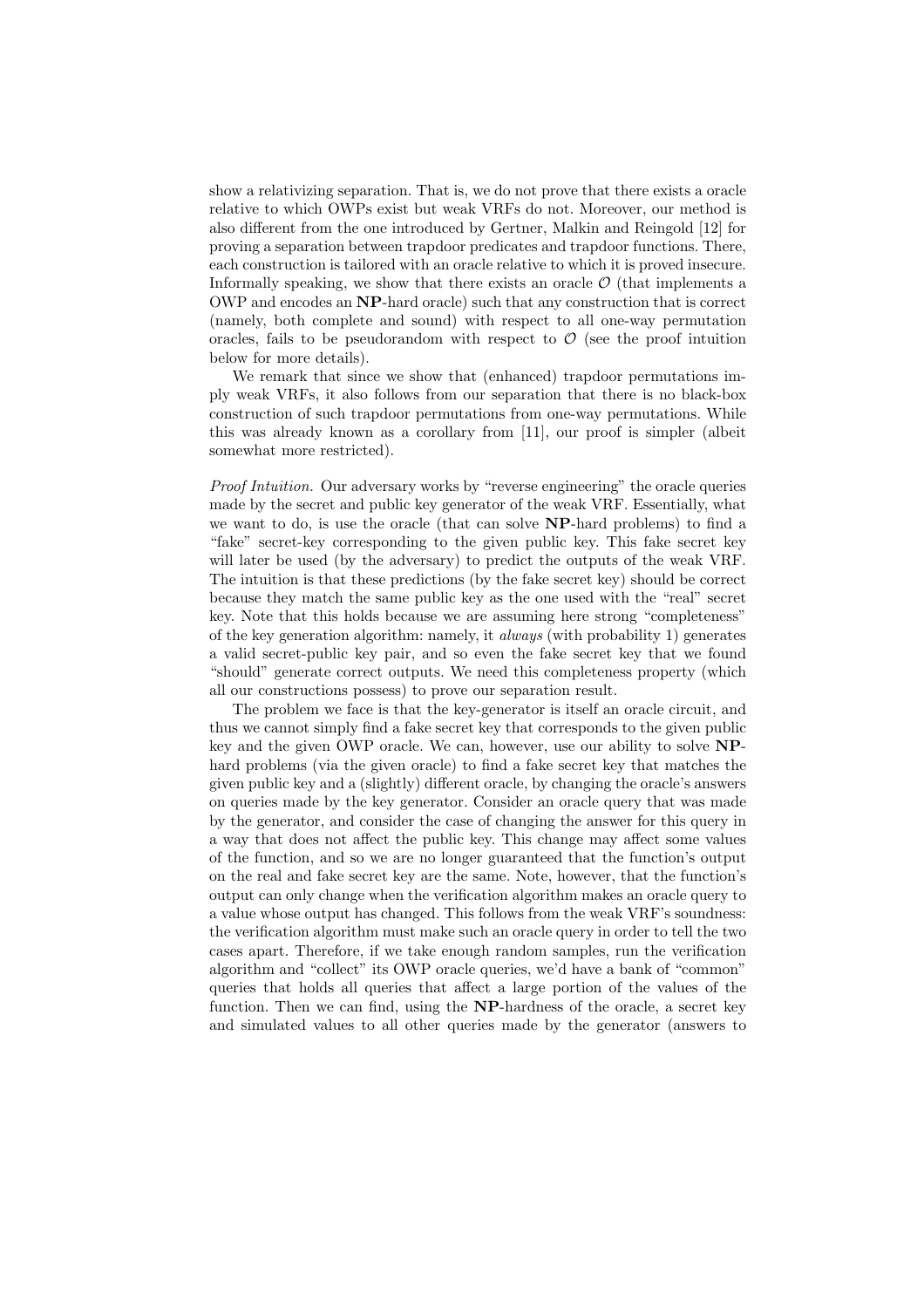the "common" queries are unchanged) that yield the same public-key. Changing these "uncommon" values, however, would not affect the value of the function almost anywhere, and thus we can use the fake secret key we found to predict the value of the function on a random point.

#### 1.2 Related Work

Verifiable Random Functions. Bellare and Goldwasser [13] present a signature scheme based on combining a PRF and a NIZK proof system. While their scheme implies a PRF with verifiability properties, a falsely generated verification-key may enable the prover to make the verifier accept more than one output per input. Thus this construction falls short of the soundness requirement for a VRF.

Known constructions of VRFs are due to [1] based on strong RSA, Lysyanskaya [14] based on a strong version of the Diffie-Hellman assumption in bilinear groups, Dodis [15] based on the sum-free generalized DDH assumption, and Dodis and Yampolskiy [16] based on the bilinear Diffie-Hellman inversion assumption.<sup>6</sup>

Variants of VRFs have also been proposed and used for various applications, for instance the notion of of simulatable VRFs, introduced by Chase and Lysyanskaya [17], which were used to compile any single-theorem non-interactive zero-knowledge proof for a language  $L$  into a many-theorem non-interactive zeroknowledge proof for the same  $L$ . We stress that simulatable VRFs are defined in the public-parameters model and are incomparable to standard VRFs.

Non-Interactive Zero-Knowledge and Related Primitives. Non-interactive zeroknowledge proofs  $(NIZK)^7$ , introduced by Blum, Feldman and Micali [18], are proof systems where the prover  $P$  sends a single message to the verifier  $V$  to convince  $V$  of an  $(NP)$  statement, while conveying no more knowledge to the verifier except that the statement is true. NIZK proof systems have been immensely useful, including in the construction of non-malleable and chosen-ciphertext secure encryption schemes [19–25], signature schemes [13] and more. There have been a handful of constructions of NIZK proof systems from the time they were introduced, based on specific number theoretic assumptions and based on general assumptions (see below).

Specific number-theoretic assumptions that imply NIZKs include quadratic residuosity [18], the computational Diffie-Hellman assumption on (prime-order) bilinear groups due to Canetti, Halevi and Katz [7], and constructions due to Groth, Ostrovsky and Sahai based on the subgroup-decisional assumption on

 $6$  We note that both [1] and [16] construct VRFs with polynomial-size domains and later extend it to arbitrary domains via a tree-based construction, which impacts their efficiency.

<sup>&</sup>lt;sup>7</sup> We stress that here we are dealing with computational NIZK *proofs*, as opposed to statistical NIZK arguments. In the latter, the soundness property holds only against cheating provers that are computationally bounded.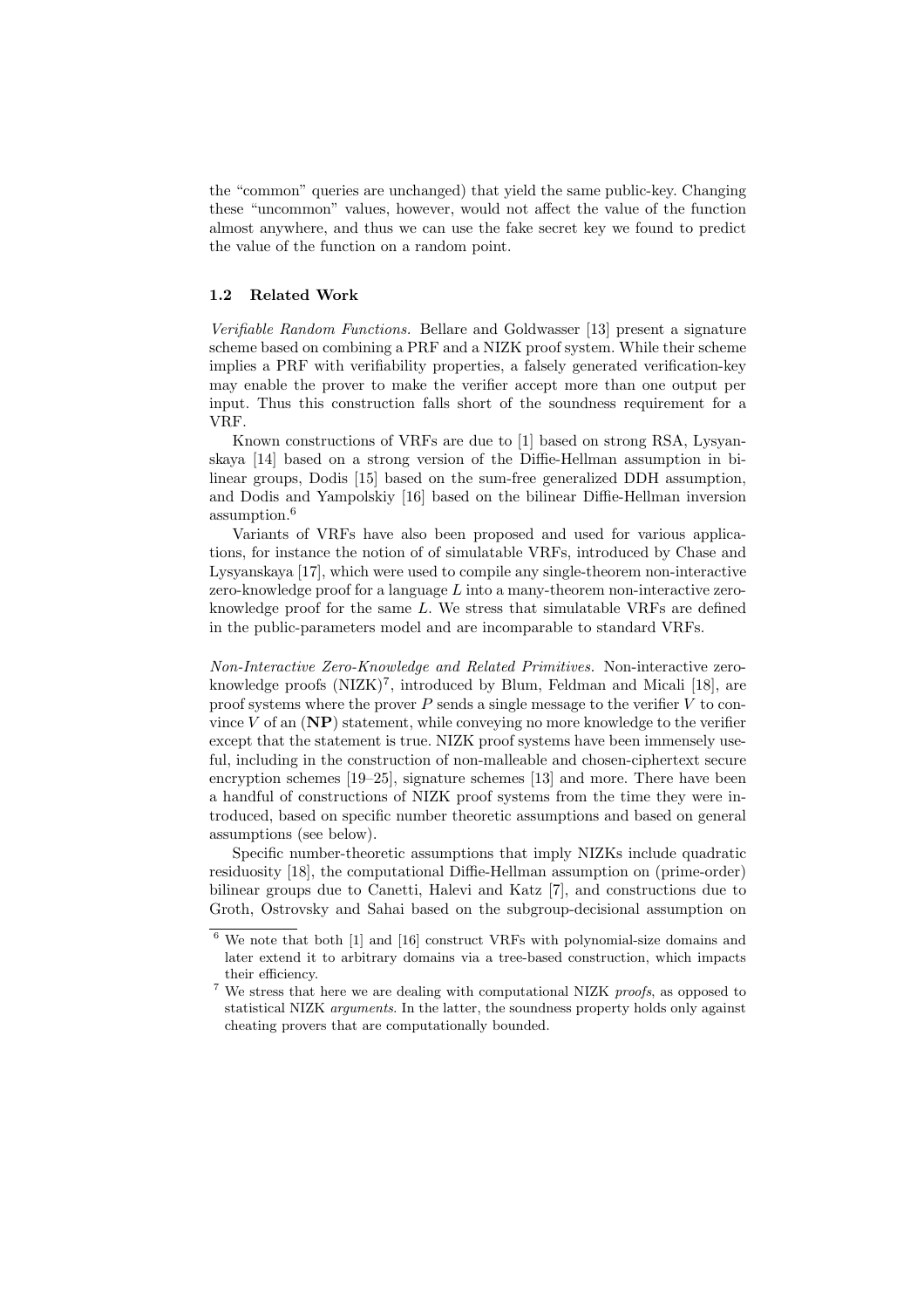composite-order bilinear groups [26], and on the decisional linear assumption on (prime-order) bilinear groups [27].

Many works have investigated constructions of NIZK proofs based on general assumptions – these include the construction of [4] based on (enhanced) trapdoor permutations (improved by Kilian and Petrank [28] for better efficiency), and more recently, the construction of [7] based on what they call verifiable trapdoor predicates. Both these constructions use primitives that have an explicit trapdoor structure which may not be inherent. Dwork and Naor [29] showed that NIZK proof systems can be constructed using a (strong) VRF (Dodis and Puniya [30] show an alternative construction by going through their notion of a verifiable random permutation). Our construction is from a *weak VRF* and is much more direct.

Goldwasser and Ostrovsky [31] proposed a new primitive called invariant signature schemes and showed that in the CRS model they are *equivalent* to noninteractive zero-knowledge proofs for all of NP. In [29], verifiable pseudorandom generators (VPRGs) are presented and shown to be equivalent to NIZK proofs in the CRS model. A VPRG is essentially a pseudorandom generator, such that the owner of the seed can post proofs of correctness for subsets of the generated bits, while maintaining hiding of the rest of them. It is shown that the existence of VPRGs in the CRS model is equivalent to the existence of NIZK in that model. Approximate VPRG is a variant of this notion, where the soundness requirement of the proof is relaxed. Approximate VPRGs in the standard model exist if and only if NIZK exists in the CRS model.

Black-Box Separations. A black-box reduction from primitive  $A$  to primitive  $B$ is essentially a construction of  $A$  that uses an oracle to  $B$ , such that the security of B implies the security of A. Most known reductions between cryptographic primitives are black-box. In [11], it was shown for the first time that it is possible to rule out the existence of black-box reductions between some primitives.<sup>8</sup> Such proofs of impossibility are referred to as black-box separations. Their result has been followed by many others, showing impossibility of various classes of blackbox reductions between various cryptographic primitives and protocols. For a classification of black-box reductions (and separations), we refer the reader to the work of Reingold, Trevisan and Vadhan [32].

## 2 Preliminaries and Definitions

Verifiable Random Functions. We use the definition of verifiable random functions from Micali, Rabin and Vadhan [1]. A key feature of VRFs is their soundness property: soundness requires that no two distinct values can be proven to be  $F_{SK}(x)$ , for any PK, and any x, even ones that are adversarially chosen. This

<sup>8</sup> Specifically, [11] show that there is no relativizing reduction from secure keyagreement protocols to one-way permutations, thus ruling out black-box reductions where the proof of correctness is also black box. This has been improved by [32] to also rule out cases where the proof of correctness has "some" non-black-boxness.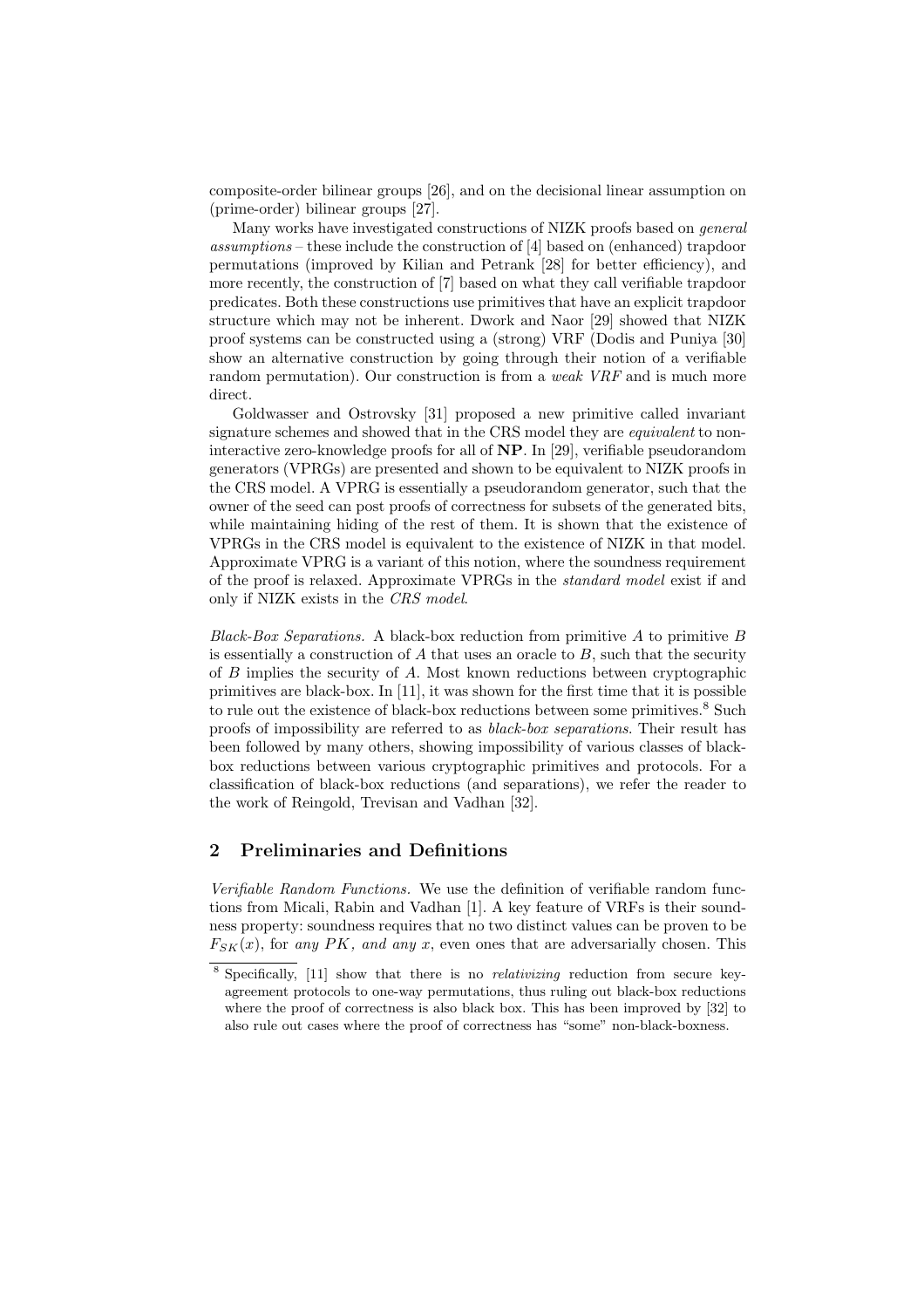is a crucial difference between VRFs and other cryptographic primitives such as encryption and digital signatures, where the public/secret-keys are assumed to be chosen correctly. For a formal definition of VRFs, we refer the reader to [1].

Weak Verifiable Random Functions. Weak verifiable random functions maintain the key feature of VRFs, namely that even if the public-key  $PK$  is adversarially chosen, it is impossible for the adversary (even one who knows  $SK$ ) to prove that  $y = F_{SK}(x)$  and  $y' = F_{SK}(x)$  for two different y and y'. However, in the case of weak VRFs, we relax this condition slightly by saying that for every PK, the completeness and soundness conditions hold for most inputs x (and not necessarily all the inputs, as in the case of standard VRFs). We stress that there are no public-keys  $PK$  for which the completeness and/or the soundness conditions fail on a large fraction of inputs.

The other major difference between the definitions of weak VRFs and standard VRFs is in the pseudorandomness condition: whereas in the case of VRFs, pseudorandomness holds against an adversary that can adaptively choose inputs x and obtain evaluations  $F_{SK}(x)$ , the weak VRF adversary gets evaluations of  $F_{SK}(x)$  on *random values x*. This is in the spirit of weak PRFs presented in [3].

Definition 1 (Weak Verifiable Random Function). A family of functions  $\mathcal{F} = \{f_s : \{0,1\}^{n(k)} \to \{0,1\}^{m(k)}\}_{s \in \{0,1\}^k}$  is a family of weak verifiable random functions with security parameter k if there exist algorithms  $(G, F, \Pi, V)$  such that: the key-generation algorithm  $G(1^k)$  is a PPT algorithm that outputs a pair of keys  $(PK, SK)$ ; the function-evaluator  $F_{SK}(x)$  is a deterministic algorithm that outputs  $f_{SK}(x)$ ; the Prover  $\Pi_{SK}(x)$  is a deterministic algorithm that outputs a proof of correctness  $\pi$  and the Verifier  $V(PK, x, y, \pi)$  is a PPT algorithm that either accepts or rejects a purported proof  $\pi$  of the statement " $y = F_{SK}(x)$ ". We require the following:

- 1. (Relaxed) Completeness: for all  $(PK, SK) \leftarrow G(1^k)$  and for all but a  $2^{-k}$ fraction of x's, if  $y = F_{SK}(x)$  and  $\pi = H_{SK}(x)$ , then Pr[V(PK, x, y,  $\pi$ ) =  $\text{accept}| \geq 1 - 2^{-k}$ . The probability here is taken over the random coins of V.
- 2. (Relaxed) Soundness: for all PK and for all but a  $2^{-k}$  fraction of x's, and for all  $y_1, y_2, \pi_1, \pi_2$  such that  $y_1 \neq y_2$ ,  $\Pr[V(PK, x, y_i, \pi_i) = \textsf{accept}] \leq 2^{-k}$ for at least one  $i \in \{1,2\}.$
- 3. Weak Randomness: let A be a PPT algorithm, and let  $p(k)$  be any polynomial. Then, the probability that A succeeds in the following experiment is at most  $\frac{1}{2}$  + negl(k):

 $(PK, SK) \leftarrow G(1^k)$ Choose  $x_1, x_2, \ldots, x_{p(k)} \stackrel{R}{\leftarrow} \{0, 1\}^{n(k)}, x^* \stackrel{R}{\leftarrow} \{0, 1\}^{n(k)}$  and  $b \stackrel{R}{\leftarrow} \{0, 1\}.$ If  $b = 0$ , set  $y^* = F_{SK}(x^*)$ , otherwise set  $y^* \stackrel{R}{\leftarrow} \{0,1\}^{m(k)}$  $b' \leftarrow A(1^k, PK, \{x_i, F_{SK}(x_i), H_{SK}(x_i)\}_{i=1}^{p(k)}, x^*, y^*)$ A succeeds if  $b' = b$ .

Weak verifiable unpredictable functions (VUF) are the same as the above, except that the weak randomness requirement is replaced by the weak unpredictability requirement below.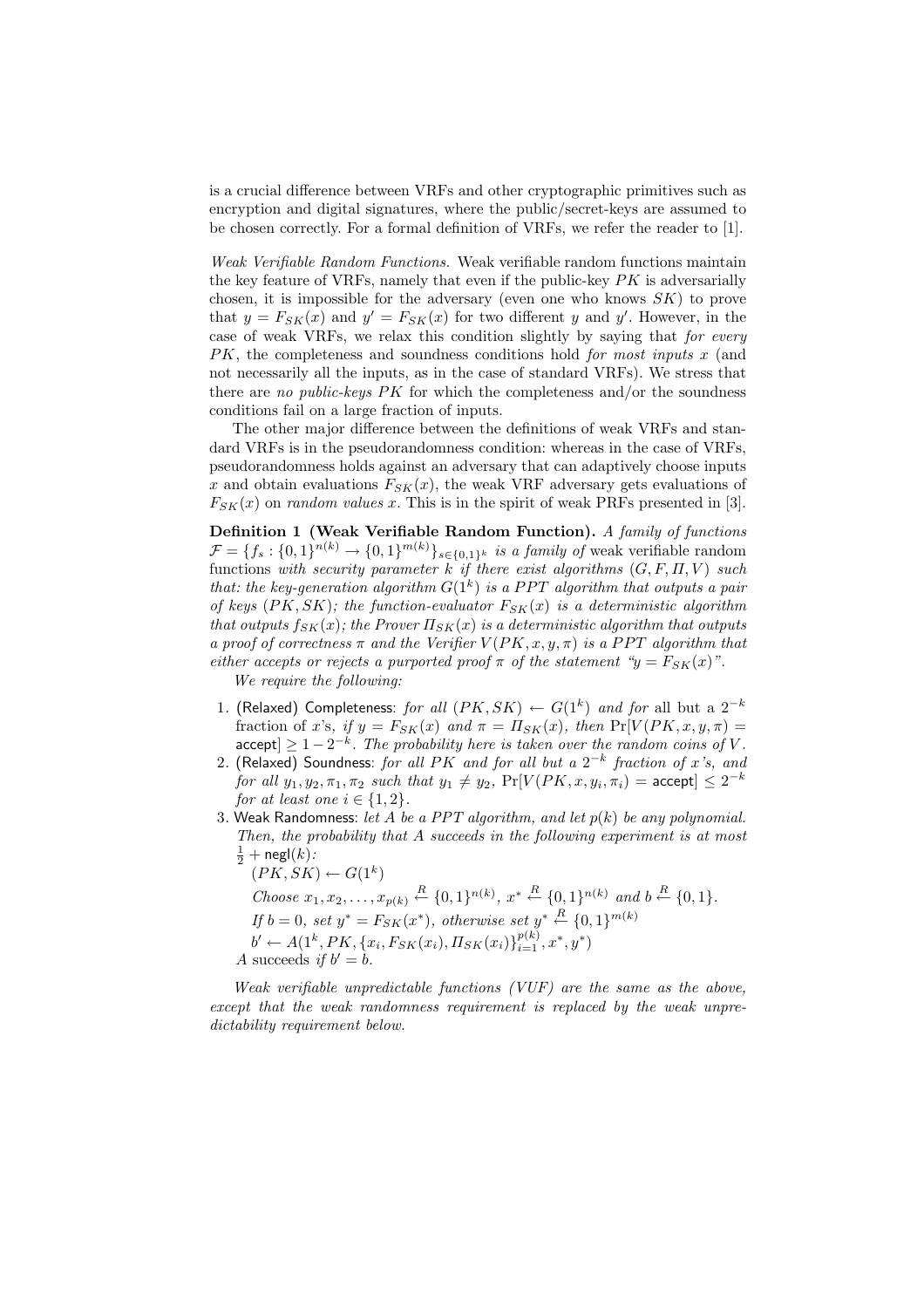3'. Weak Unpredictability: Consider the following experiment with the adversary A, and let  $p(k)$  be any polynomial.

 $(PK, SK) \leftarrow G(1^k)$ 

Choose  $x_1, x_2, \ldots, x_{p(k)} \leftarrow \{0, 1\}^{n(k)}, x^* \leftarrow \{0, 1\}^{n(k)}.$ 

 $y^* \leftarrow A(1^k, PK, \{x_i, F_{SK}(x_i), H_{SK}(x_i)\}_{i=1}^{p(k)}, x^*)$ 

A succeeds if  $y^* = F_{SK}(x^*)$ . We require that the probability that A succeeds is at most  $\operatorname{negl}(k)$ .

# 3 Weak Verifiable Random Functions and NIZK Proofs

In this section, we show that weak verifiable random functions and non-interactive zero-knowledge proofs are essentially equivalent. First, in Lemma 2, we construct a weak VRF given a non-interactive zero-knowledge (NIZK) proof system for all of NP (with an efficient prover, in the common random string model) and an injective one-way function. Secondly, in Lemma 1, we construct NIZK proof systems for every NP language, given any weak VRF.

Lemma 2 (restated). If there exist injective one-way functions and efficientprover non-interactive zero-knowledge proofs in the common random string model for all of  $\bf NP$ , then there is a family of weak verifiable random functions.

Proof. The construction is very similar to the construction of a signature scheme from (enhanced) trapdoor permutations, due to [13]: the difference is that in [13], the common random string for the NIZK proof system is part of the public-key of the resulting signature scheme, whereas in our case, it is part of the input. Informally speaking, the reason for this difference is that in a signature scheme, the public-key is completely trusted, whereas this is not the case for (both strong and weak) VRFs.

The key-generation algorithm picks  $s$  and  $s'$ , two independent seeds for a pseudorandom function. The public-key  $PK$  for the WVRF is the commitment of the seed s, using randomness  $\rho$ . The secret-key SK is  $(s, \rho, s')$ . Namely,  $PK =$  $COM(s; \rho)$  and  $SK = (s, \rho, s')$ . The function  $F_{SK}(r||x)$  parses its input as r and x and outputs  $f_s(x)$ . The proof generator  $\Pi$  does the following: define the NP language

 $L = \{(PK, x, y) \mid \exists s, \rho \text{ such that } PK = \text{COM}(s; \rho) \text{ AND } y = f_s(x)\}\$ 

 $\Pi$  runs the prover algorithm for the NIZK proof system for the language  $L$  using r as the common random string. The randomness of the prover is  $f_{s'}(x)$ , and the output of the prover is the proof  $\pi$ . It is easy to see that given SK and x, the proof-generator  $\Pi$  is deterministic. The verifier V, given  $PK, x, y$  and  $\pi$ , runs the NIZK verifier on input the statement  $(PK, x, y)$  and the proof  $\pi$  and accepts if and only if the NIZK verifier accepts.

This construction assumes a pseudorandom function (which can be constructed from any one-way function [2, 8]) and a non-interactive commitment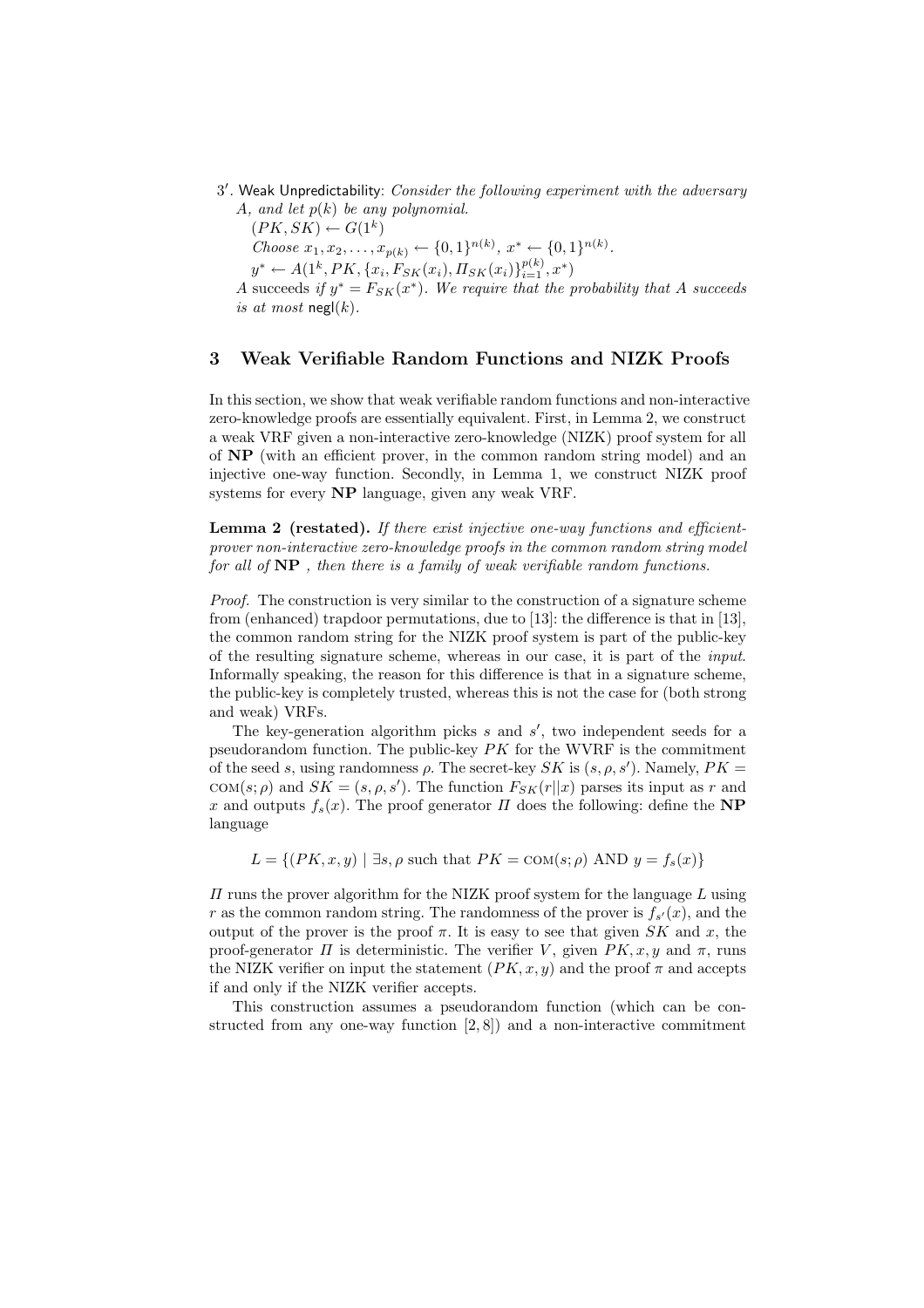scheme (which can be constructed from any injective one-way function, see Blum and Micali [33]).

Completeness of the WVRF follows from the perfect completeness of the NIZK proof system. Pseudorandomness follows via a standard hybrid argument, which we omit for lack of space.

Relaxed soundness follows from the perfect binding of the commitment scheme and the soundness of the NIZK proof system. Slightly more precisely, given any PK, there is at most one s such that  $PK \in \text{COM}(s; \cdot)$  (where  $\text{COM}(s; \cdot)$ ) denotes the set of all commitments of the string s). Thus, for all  $y' \neq f_s(x)$ , it follows that  $(PK, x, y') \notin L$ . By the soundness of the NIZK proof system, this means that with high probability over the input (that is, over  $r$ ) the verifier will not accept any purported proof of the statement  $(PK, x, y')$  with high probability over its coin-tosses.  $\Box$ 

Next, we show how to construct NIZK proofs for all of NP from any weak VRF. We do this by implementing the hidden-bit model of [4] using any weak VRF.

Lemma 1 (restated). If there is a family of weak verifiable random functions, then there are efficient-prover non-interactive zero-knowledge proofs in the common random string model for all of  $\bf NP$ .

Informally, the idea for implementing the hidden-bits proof system is to let the prover  $P$  choose a pair of keys  $(PK, SK)$  for the weak verifiable random function, and let the hidden bits  $(b_1, \ldots, b_m)$  (for some  $m = \text{poly}(n)$ ) be defined as  $b_i = F_{SK}(r_i)$ , where  $(r_1, \ldots, r_m)$  is the first part of the common random string. The prover can reveal any subset of the bits, simply by giving the verifier the proof  $\Pi_{SK}(r_i)$  for the corresponding bits.

One potential problem is that the prover can select  $(PK, SK)$  depending on the common random string and potentially violate soundness. This is solved in the standard way of [4] by reducing the soundness error of the NIZK proof in the hidden-bit model.

A more subtle problem is that the prover may select  $(PK, SK)$  such that  $F_{SK}(\cdot)$  is heavily unbalanced, thus introducing a bias into the distribution of the hidden bits. We handle this in a way that is similar to a certification procedure developed in [5].

We refer the reader to the full version [34] for a complete proof of this lemma.

# 4 Constructions of Weak Verifiable Random Functions

In this section, we show two efficient constructions of weak verifiable random functions (WVRF), as outlined in the introduction.

Construction from Trapdoor Permutations. For simplicity, we describe the construction from any (enhanced) certified trapdoor permutation, namely given a function  $f$ , it is possible in polynomial time to check that  $f$  indeed defines a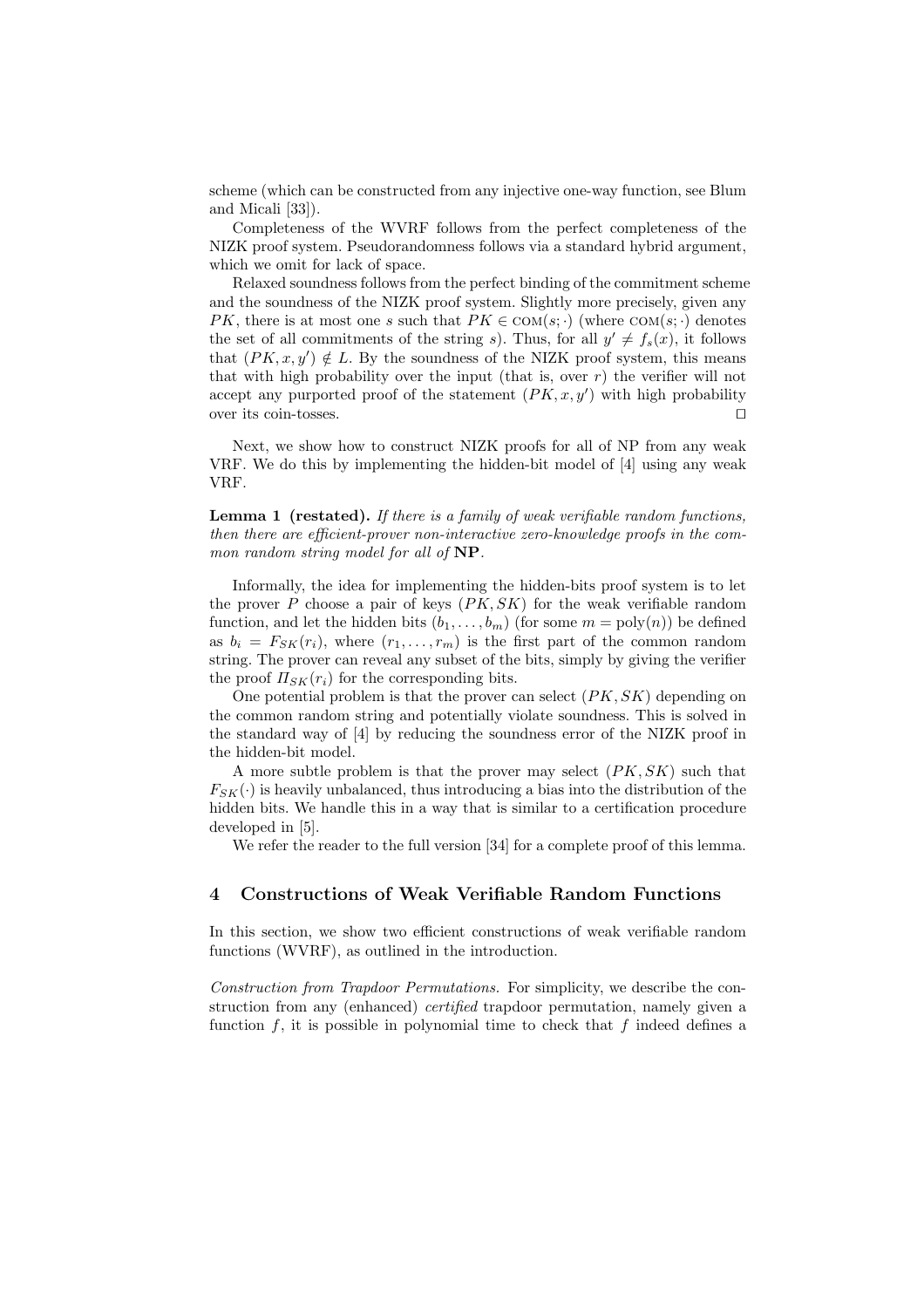one-to-one and onto function. This construction can be made to work with any (enhanced) trapdoor permutation, using a certification procedure of Bellare and Yung [5].

Let  $(f, f^{-1})$  be an enhanced certified trapdoor permutation. Then, the construction of a WVRF  $(G, F, \Pi, V)$  is as follows: The key-generation algorithm G, on input  $1^k$ , outputs  $PK = f$ , and  $SK = f^{-1}$ , where  $(f, f^{-1})$  is a random trapdoor permutation together with its trapdoor. Let  $f^{-i}(x)$  denote the result of  $f^{-1}$  applied i times to the input x.  $F_{SK}$  parses its input as  $(x, r)$ , and outputs  $(b_1, \ldots, b_\ell)$  where  $b_i = \langle f^{-i}(x), r \rangle$ .  $\Pi_{SK}(x, r)$  outputs  $f^{-(\ell+1)}(x)$ . The verification algorithm V, given  $PK$ ,  $(x, r)$  and y, accepts if and only if  $\langle f^i(\pi), r \rangle = b_{\ell-i+1}$ for all  $1 \leq i \leq \ell$  and  $f^{\ell+1}(\pi) = x$ .

To sketch the proof of this construction, observe that perfect completeness is immediate. Soundness follows from the fact that  $f$  is a (certified) permutation. Pseudorandomness follows from the one-wayness of  $f$ , as well as the fact that we use the Goldreich-Levin hardcore bit.

Construction from the Computational Diffie-Hellman Assumption in Gap-DDH groups. Let G and G' be groups of prime order q, with a bilinear map  $e : \mathbb{G} \times \mathbb{G} \to$  $\mathbb{G}'$ . Let g be a generator of  $\mathbb{G}$ . The WVRF  $(G, F, \Pi, V)$  is defined as follows: the key-generation algorithm  $G(1^k)$  outputs  $PK = g^a$  and  $SK = a$ , where a is a random element in  $\mathbb{Z}_q$ .  $F_{SK}(r)$  uses r to sample a random element R in G, <sup>9</sup> and outputs a hardcore bit of  $R^a$  (for example, the most significant bit of  $R^a$ ).  $\Pi_{SK}(r)$  simply outputs  $R^a$ . The verification algorithm, on input  $PK, x, y$  and  $\pi$ , accepts if  $e(PK, x) = e(g, \pi)$  and y is the hardcore bit of  $\pi$ .

The fact that this is a weak VRF follows from the Diffie-Hellman assumption. The formal proof is omitted from this extended abstract.

## 5 Separations

In this section, we show a black-box separation between weak verifiable unpredictable functions (weak VUFs) and one-way permutations. Recall that both weak and standard VRFs are in particular also weak VUFs, and that weak VRFs can be constructed in a fully black-box manner from (enhanced) trapdoor permutations (eTDPs, see Section 4). This result, therefore, implies a separation between weak VRFs, standard VRFs and eTDPs and one-way permutations.

Technically, we show that there is no semi black-box reduction (a notion defined in [32], included below) from a weak VUF to a one-way permutation. In other words, we show that for every construction of a weak VUF from a one-way permutation, there is an oracle (which possibly depends on the construction) such that the construction fails with respect to the oracle.<sup>10</sup>

<sup>&</sup>lt;sup>9</sup> In the case where G is a subgroup of an elliptic curve group, the sampling can be done efficiently. See the full version [34] for details.

<sup>10</sup> We note that our reduction does not preclude a relativizing reduction. Ruling out a relativizing reduction involves constructing an oracle relative to which no secure weak VUF exists. For more details on the different types of black-box reductions, see [32].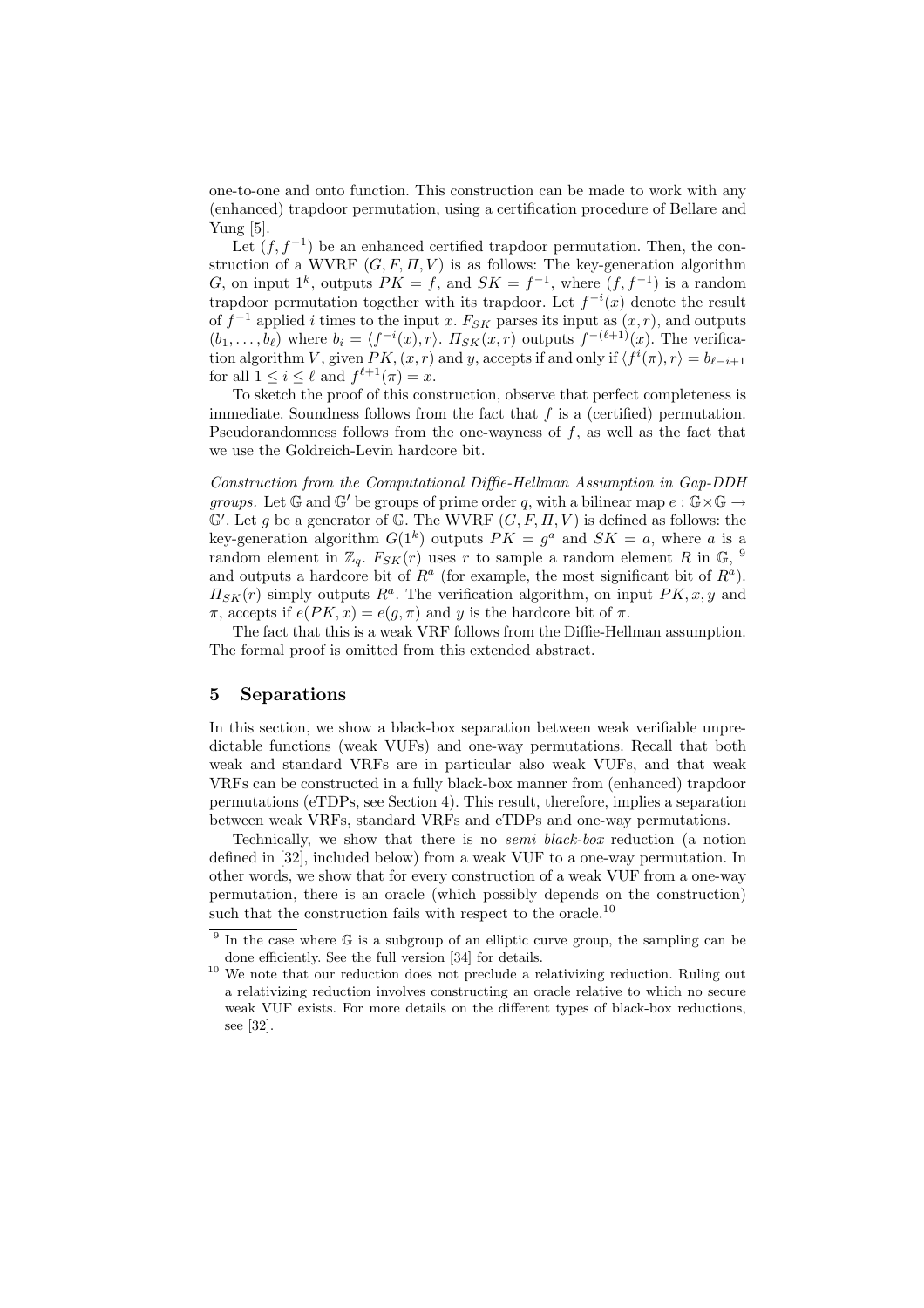**Definition 2** ([32]). A tuple of oracle algorithms  $(G, F, \Pi, V)$  is a Semi-BB reduction from weak verifiable unpredictable functions to one-way permutations:

- Correctness. For every permutation  $\mathcal{O}, (G^{\mathcal{O}}, F^{\mathcal{O}}, \Pi^{\mathcal{O}}, V^{\mathcal{O}})$  has (relaxed) completeness and soundness as in Definition 1.
- **Security.** For every permutation  $O$ , if there exists a PPT oracle machine A such that  $A^{\mathcal{O}}$  predicts  $(G^{\mathcal{O}}, F^{\mathcal{O}}, \Pi^{\mathcal{O}}, V^{\mathcal{O}})$  in the sense of Definition 1, then there exists a PPT oracle machine S such that  $S^{\mathcal{O}}$  inverts  $\mathcal O$  with non-negligible probability.

Using the definition above, we can formally state our claim. We show that the following holds.

Theorem 1 (formally stated). There is no semi black-box reduction from a weak VUF to a one-way permutation. Namely, for every construction  $(G, F, \Pi, V)$ of a weak VUF, there is an oracle  $\mathcal O$  such that  $(G^{\mathcal O}, F^{\mathcal O}, \Pi^{\mathcal O}, V^{\mathcal O})$  is, in the terms of Definition 2, either incorrect or insecure.

In the remaining of this section, we provide a sketch of the proof of Theorem 1 (Section 5.1, for the full proof, see the full version of this paper) and conclude with some remarks on limits and extensions of the proof (Section 5.2).

## 5.1 Proof Sketch of Theorem 1

The proof proceeds by contradiction. Fix (towards contradiction) some semi black-box reduction (see Definition 2)  $(G, F, \Pi, V)$ . For any oracle  $\mathcal O$  that implements a one-way permutation,  $(G^{\mathcal{O}}, F^{\mathcal{O}}, \Pi^{\mathcal{O}}, V^{\mathcal{O}})$  is a weak VUF. For any such reduction, we show an oracle  $\hat{\mathcal{O}}$  and an adversary  $A^{\mathcal{O}}$  that breaks the weak unpredictability of the defined weak VUF (w.r.t  $\mathcal{O}$ ). Throughout the proof, let  $t_G$  (resp.  $t_V$ ) denote the (polynomial in k) running times of  $G^{\mathcal{O}}$  (resp.  $V^{\mathcal{O}}$ ). For simplicity, we will assume that the verifier  $V^{\mathcal{O}}$  is deterministic, throughout the rest of this proof.<sup>11</sup>

The oracle  $\mathcal O$  is similar to the one presented in [32].<sup>12</sup> Roughly speaking,  $\mathcal O$ both implements a one-way permutation (that is, no adversary with oracle access to O can compute x given  $\mathcal{O}(x)$ , for a random  $x \in \{0,1\}^n$ , and is **NP**-hard (namely, with oracle access to  $\mathcal{O}$ , it is possible to decide every language in NP). A formal statement follows.

**Proposition 1 (implicit in [32]).** There exists an oracle  $\mathcal{O}$  which is (i) A length preserving permutation; (ii) One-way: there exists no  $PPT$  oracle machine A s.t.  $A^{\circ}$  inverts  $\circ$ ; and (iii) NP-hard: for any NP relation R, there exists a polynomial-time oracle machine B that for any x where  $\exists y.(x, y) \in \mathcal{R}$ ,  $B^{\mathcal{O}}$  finds such a y, namely:  $(x, B^{\mathcal{O}}(x)) \in \mathcal{R}$ .

 $11$  However, see remark on handling probabilistic verifiers in Section 5.2.

 $12$  In [11], two oracles are used: a random oracle and a **PSPACE**-complete oracle. [32] show how this can be simplified into one oracle that is both a one-way permutation and is PSPACE-hard (the same argument holds for NP-hardness as well).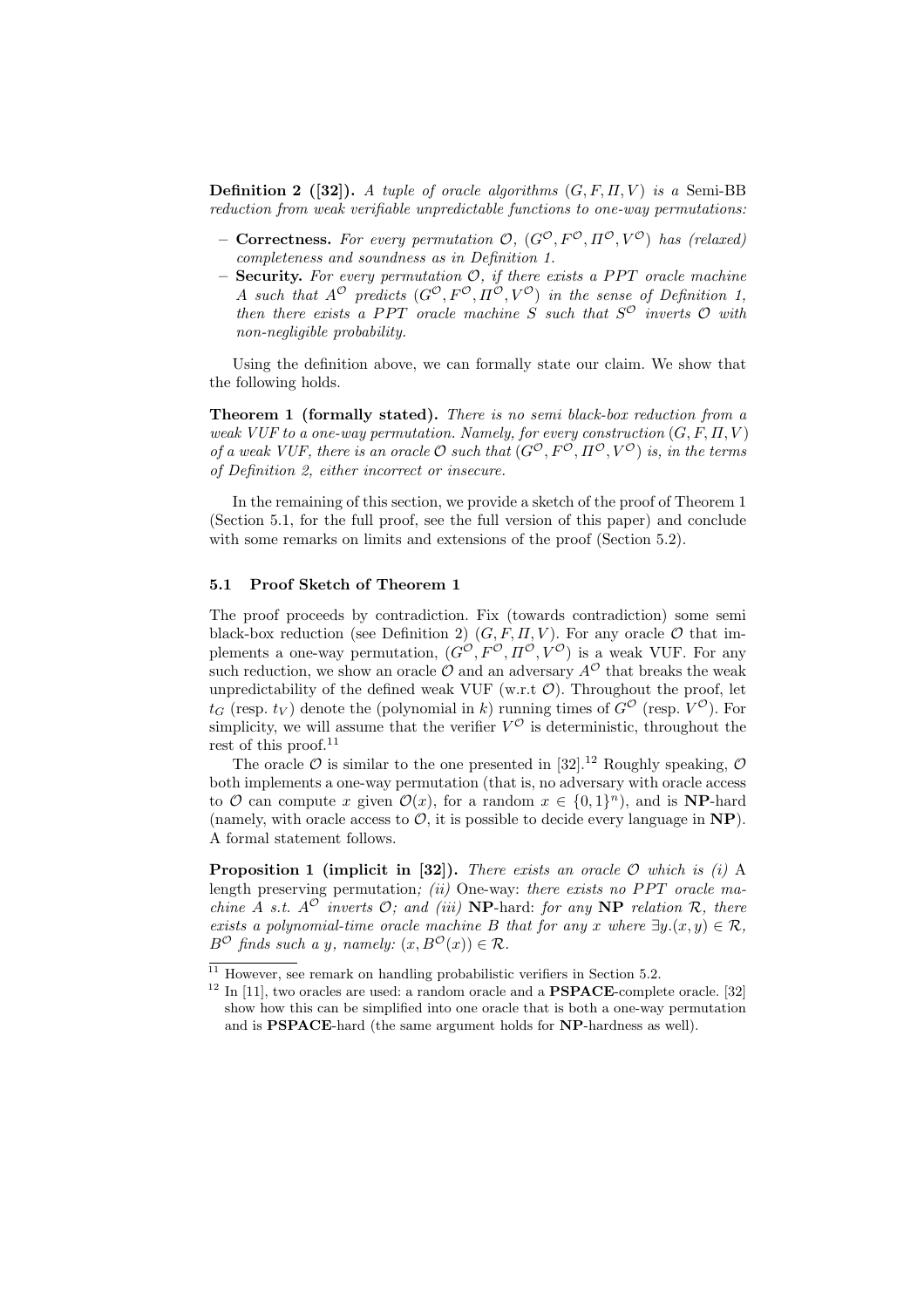We want to use the power of  $\mathcal O$  to construct an adversary that predicts the weak VUF. Given a public-key  $PK$ , this can be done by finding a secret-key  $SK'$  such that  $(PK, SK')$  is a possible output of  $G^{\mathcal{O}}(1^k)$  (this follows from completeness and soundness of the weak VUF). However, this requires finding a witness for an  $NP^{\mathcal{O}}$  relation, a task beyond the powers of our oracle. We thus relax the requirement. We present an NP relation that enables finding a secretkey SK' and an oracle  $\mathcal{O}'$  such that  $(PK, SK')$  is a possible output of  $G^{\mathcal{O}'}(1^k)$ . Furthermore,  $\mathcal{O}'$  is only a slight modification of  $\mathcal{O}$ :  $\mathcal{O}'$  and  $\mathcal{O}$  agree on almost all inputs, and particularly on a set of "significant" inputs. We then show that such  $SK', \mathcal{O}'$  can be used to predict the weak VUF. A detailed description follows.

We define an **NP**-relation  $\mathcal R$  that will enable us to find  $SK'$  and a transcript of oracle query/answers (which will define  $\mathcal{O}'$ ) that are consistent with PK and with a predefined query bank (a set of queries and answers from  $\mathcal{O}$ ). The query bank will formally be represented by a set of queries  $Q \subseteq \{0,1\}^*$  and a function  $f_Q: Q \to \{0,1\}^*$  mapping them to answers. The input of R, therefore, is formally denoted  $z = (1^k, PK, Q, f_Q)$  (where  $1^k$  is the security parameter). The corresponding witness consists of the new secret key  $SK'$ , along with the rest of the information that enables simulating the generation of  $(PK, SK')$ : the randomness  $r$  that  $G$  uses, and the queries not in  $Q$  that  $G$  made, along with their respective answers. These are represented by  $D \subseteq \{0,1\}^*, f_D : D \to \{0,1\}^*$ (the same way as Q). We require that  $|r|, |D| \leq t_G(k)$ . Formally, the witness for relation  $\mathcal R$  is denoted  $w = (r, SK', D, f_D)$  and  $(z, w) \in R$  if  $(PK, SK')$  are produced by an execution of G with security parameter  $1^k$  and randomness r, which makes oracle queries in  $Q \cup D$ , and gets answers according to  $f_Q, f_D$ . The verification procedure  $\text{Ver}_{\mathcal{R}}(z, w)$  for  $\mathcal{R}$  simply simulates G for at most  $t_G(k)$ steps and checks that  $(z, w)$  are consistent with the above.

Using an **NP**-hard oracle, we can compute a witness of  $\mathcal{R}$  for any input, if such exists. We further note that if  $f_Q$  is consistent with  $O$ , and if PK was in fact generated by  $G^{\mathcal{O}}(1^k)$ , then there always exists at least one witness for that input: the one that contains the actual random tape, secret key and oracle query/answers that were used in the generation of  $PK$ .

We are now ready to describe the adversary algorithm  $A^{\mathcal{O}}$  (recall that A has oracle access to  $\mathcal{O}$ ). For the remainder of the proof, fix the  $(PK, SK)$  generated by  $G(1^k)$  for the unpredictability challenge.

The Adversary Algorithm The adversary A operates in two stages. In the first stage, the "exploration stage", the adversary receives a public-key  $PK$  for the weak VUF, as well as polynomially many evaluations of  $F_{SK}^{\mathcal{O}}, H_{SK}^{\mathcal{O}}$  on random inputs  $x_i$ . The adversary tries to learn the random-oracle queries that are "significant" in computing the function, and outputs a bank of oracle queries and answers. In the second stage, the "conquering stage", the adversary (using the bank of queries) constructs a secret-key  $SK'$  and an (implicit) oracle  $\mathcal{O}'$  for the same PK such that  $F_{SK}^{\mathcal{O}'}$  and  $F_{SK}^{\mathcal{O}}$  coincide on most inputs. This enables the adversary to predict the value of  $F_{SK}^{\mathcal{O}}$  on most inputs, in turn. The description of A follows.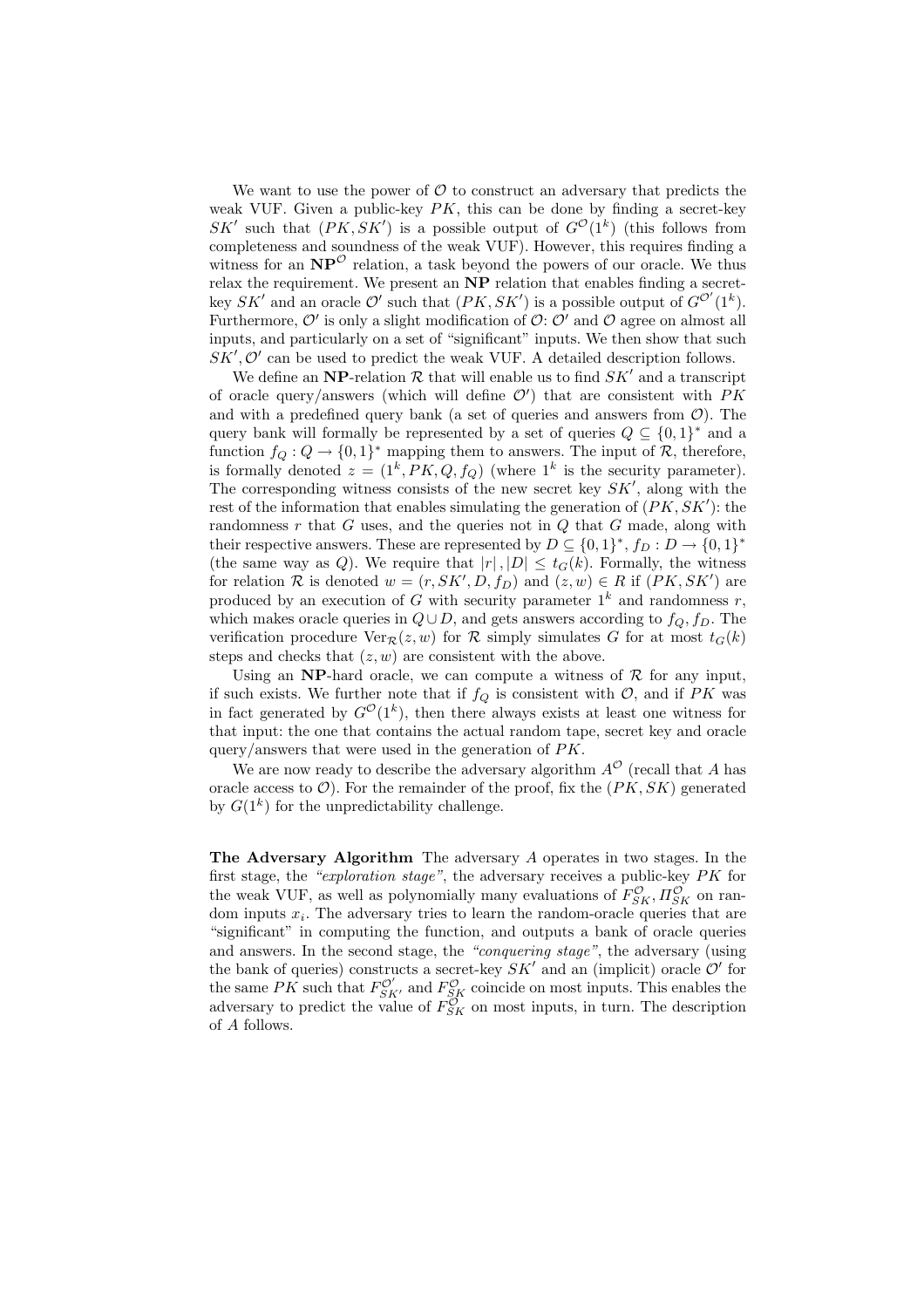The exploration stage of the adversary A.

INPUT:  $1^k$ , PK and  $\{x_i, y_i, \pi_i\}_{i=1}^{k^2 t_G(k)}$ , where  $(PK, SK) \leftarrow G^{\mathcal{O}}(1^k)$ ,  $y_i = F_{SK}^{\mathcal{O}}(x_i)$ and  $\pi_i = \Pi_{SK}^{\mathcal{O}}(x_i)$ .

OUTPUT: A bank of queries consisting of a set of queries  $Q$  and a mapping  $f_Q: Q \to \{0,1\}^*$  matching answer  $f_Q(q) = \mathcal{O}(q)$  to every answer q.

algorithm:

- 1. Initialize the bank of queries  $Q, f_Q = \emptyset$ .
- 2. For  $i = 1, ..., k^2 \cdot t_G(k)$  run  $V^{\mathcal{O}}(PK, x_i, y_i, \pi_i)$ . Save all the query-answer pairs made by V to the oracle  $\mathcal O$  into the query bank  $(Q, f_Q)$ . Output  $(Q, f_Q)$ .

The conquering stage of the adversary A.

INPUT: PK, query bank  $(Q, f_Q)$  and a challenge  $x^* \stackrel{R}{\leftarrow} \{0, 1\}^{n(k)}$ . OUTPUT:  $y^* \in \{0, 1\}^{m(k)}$ .

algorithm:

- 1. Let  $z = (1^k, PK, Q, f_Q)$  be an input for **NP** relation R described above, we can use  $\mathcal{O}$  (which is **NP**-hard) to compute a witness  $w = (r, SK', D, f_D)$ such that  $(z, w) \in \mathcal{R}$  (as we mentioned, such witness must exist).
- 2. For all  $q \in \{0,1\}^*$ , define

$$
\mathcal{O}'(q) = \begin{cases} f_D(q), \, q \in D, \\ \mathcal{O}(q), \text{ otherwise.} \end{cases}
$$

Note that  $\mathcal{O}'(q)$  can be computed in polynomial time given access to  $\mathcal{O}, D, f_D$ . Using  $SK'$  and  $\mathcal{O}'$ , return  $y^* = F_{SK'}^{\mathcal{O}'}(x^*)$ .<sup>13</sup>

Analysis of the Adversary Recall that we fixed  $PK, SK$ . We first define a notion of "frequent oracle queries" of the verification algorithm (with respect to  $PK$  and  $SK$ ) and show that the bank of queries  $(Q, f_Q)$  that the adversary outputs in the exploration stage contains all the frequent oracle queries of the verification algorithm, with high probability.

We define the frequency freq(q) of a query q to the oracle  $\mathcal{O}$  (with respect to  $PK$  and  $SK$ ) to be the fraction of x's for which the verification algorithm, on input PK, x,  $F_{SK}(x)$  and  $\Pi_{SK}(x)$ , makes the query q to the oracle  $\mathcal{O}$  during its execution. More precisely,

$$
\mathsf{freq}(q) = \Pr_{x \in \{0,1\}^{n(k)}} \left[ V^{\mathcal{O}}(PK, x, F_{SK}^{\mathcal{O}}(x), \Pi_{SK}^{\mathcal{O}}(x)) \text{ makes query } q \text{ to } \mathcal{O} \right]
$$

A query q is called  $\alpha$ -frequent if freq $(q) \geq 1/\alpha$ . Let  $\mathcal{F}_{\alpha(k)}$  be the set of all  $\alpha(k)$ -frequent queries. That is,  $\mathcal{F}_{\alpha(k)} = \{q : \text{freq}(q) \geq 1/\alpha(k)\}\.$  The following lemma states that the exploration stage succeeds in finding all frequent queries with very high probability.

<sup>&</sup>lt;sup>13</sup> We remark that  $\mathcal{O}'$  as defined is not necessarily a permutation, so  $F_{SK}^{\mathcal{O}'}(x^*)$  may not be well defined. In the full version [34] we show how this is fixed by defining a permutation  $\mathcal{O}'$  s.t.  $|\{q: \mathcal{O}(q) \neq \mathcal{O}'(q)\}| \leq 2|D|$ . For the remaining of the analysis, we assume that  $\mathcal{O}'$  is a permutation.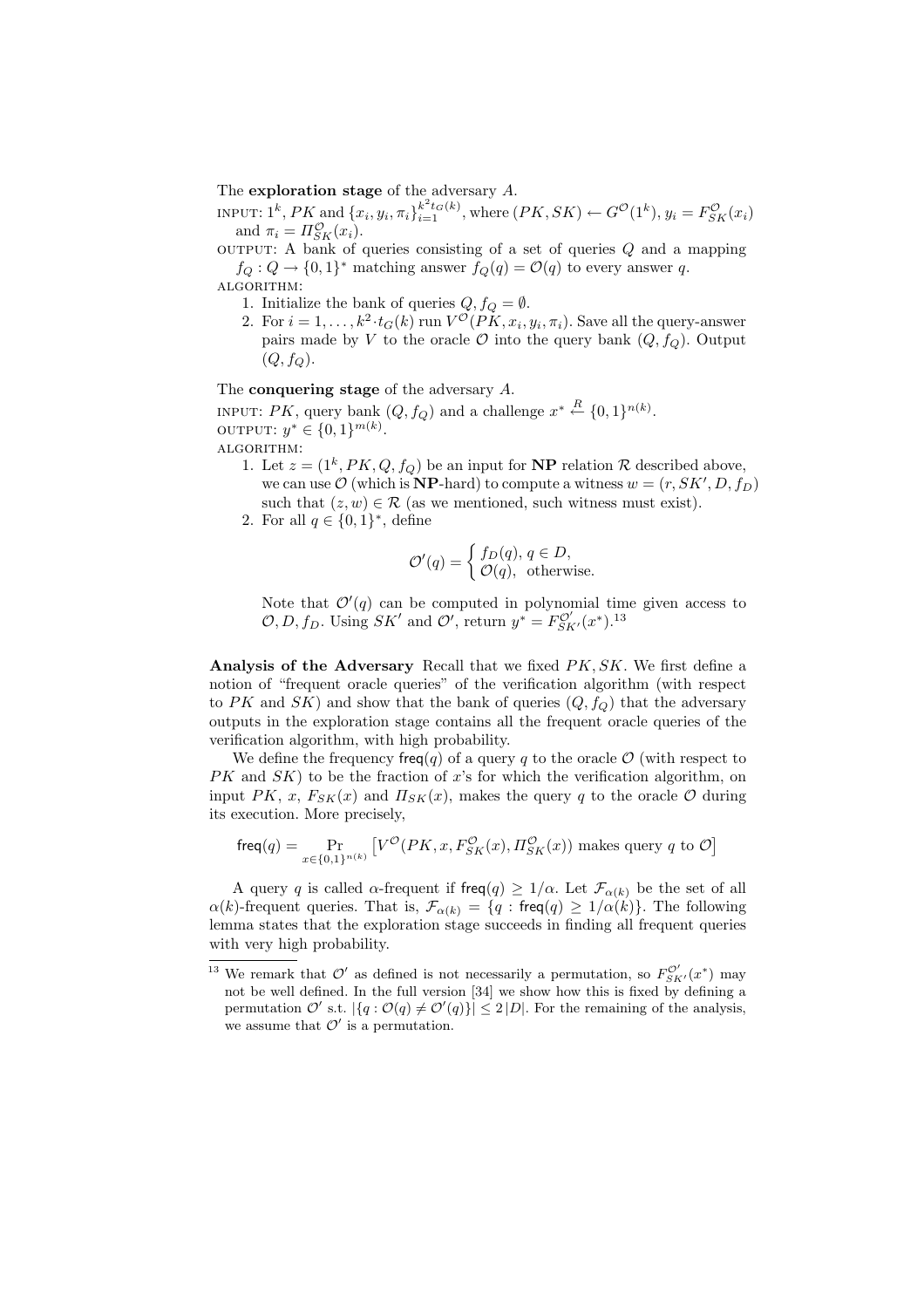**Lemma 3 (exploration stage).** Let  $\alpha(k) = k \cdot t_G(k)$ . With probability at least  $1 - \text{poly}(k) \cdot e^{-k}$ , at the end of the exploration stage of A,  $Q \supseteq \mathcal{F}_{\alpha(k)}$ .

*Proof.* Consider an  $\alpha(k)$ -frequent query  $q \in \mathcal{F}_{\alpha(k)}$ . By definition, freq $(q) \geq$  $1/\alpha(k)$ . That is, for at least  $1/\alpha(k)$  fraction of x's,  $V^{\mathcal{O}}(PK, x, f_{SK}(x), \Pi_{SK}(x))$ makes the query q to the oracle  $\mathcal{O}$ . Since the bank of queries  $Q$  contains all the oracle queries made by V on  $k\alpha(k)$  random inputs  $x_i$ , the probability that q is not in the bank of queries is exponentially small. More precisely,

$$
\Pr[q \notin Q] \le (1 - 1/\alpha(k))^{k\alpha(k)} \le e^{-k}
$$

Union bounding over all queries in  $\mathcal{F}_{\alpha(k)}$  shows that with probability all but  $|\mathcal{F}_{\alpha(k)}| \cdot e^{-k}$ , Q contains  $\mathcal{F}_{kt_G(k)}$  (where the probability is over the randomness of  $x_i$ ). Now,  $|\mathcal{F}_{\alpha(k)}| \leq \alpha(k) \cdot t_V(k) = k \cdot t_G(k) \cdot t_V(k)$  by simple counting. This completes the proof.  $\Box$ 

The next lemma states that assuming the exploration stage completed properly, in the conquering stage A breaks the weak unpredictability of the VUF. We note that  $\mathcal{O}'$  is one-way because it only differs from  $\mathcal O$  on polynomially many inputs.

**Lemma 4 (conquering stage).** Let  $Q$ ,  $f_Q$  be an output of the exploration stage of A s.t.  $Q \supseteq \mathcal{F}_{kt_G(k)}$ . Then the conquering stage runs in poly $(k)$  time and predicts  $F_{SK}^{\mathcal{O}}(x^*)$  with probability at least  $1-1/k$ .

*Proof.* We define an input  $x \in \{0,1\}^{n(k)}$  to be *indifferent* (with respect to PK and  $SK$ ) if the execution of the verification algorithm (with oracle access to  $\mathcal{O}$ ), on input  $(PK, x, F_{SK}^{\mathcal{O}}(x), \Pi_{SK}^{\mathcal{O}}(x))$  makes no oracle query  $q \in D$  (recall that D is the set of queries computed in step 1 of the conquering stage). In other words, this execution of the verification algorithm is indifferent to whether it is given oracle access to  $\mathcal O$  or  $\mathcal O'$ .

The following claims establish that all but a  $1/k$  fraction of the inputs x are indifferent; and that for every indifferent input x,  $F_{SK}^{\mathcal{O}}(x) = F_{SK'}^{\mathcal{O}'}(x)$ . In other words, if  $x^*$  is an indifferent input, then the adversary (which outputs  $F_{SK'}^{O'}(x^*)$ ) succeeds in predicting  $F_{SK}^{O}(x^*)$ . It follows that the adversary succeeds with probability  $1 - \frac{1}{k}$ .

*Claim.* Let  $\mathcal I$  denote the set of indifferent inputs (with respect to  $\mathcal O, PK$  and SK). Then,  $Pr_{x \in \{0,1\}^{n(k)}}[x \in \mathcal{I}] \geq 1 - 1/k$ .

**Proof:** By definition of our NP relation  $\mathcal{R}, Q \cap D = \emptyset$ . Thus, if  $Q \supseteq \mathcal{F}_{ktc(k)}$ then  $\mathcal{F}_{kt_G(k)} \cap D = \emptyset$ . If we fix some query  $q \in D$ , then  $q \notin \mathcal{F}_{kt_G(k)}$ , meaning

$$
\mathsf{freq}(q) = \Pr_{x \in \{0,1\}^{n(k)}} \left[ V^{\mathcal{O}}(PK, x, F_{SK}^{\mathcal{O}}(x), \Pi_{SK}^{\mathcal{O}}(x)) \text{ makes query } q \right] \le 1/(kt_G(k)).
$$

Applying the union bound over all  $|D| \le t_G(k)$  queries in D yields

 $Pr_{x \in \{0,1\}^{n(k)}}$ £  $V^{\mathcal{O}}(PK, x, F_{SK}^{\mathcal{O}}(x), \Pi_{SK}^{\mathcal{O}}(x))$  makes any query  $q \in D$ l<br>E  $\leq \frac{|D|}{|D|}$  $\frac{|D|}{kt_G(k)} \leq \frac{1}{k}$  $\frac{1}{k}$ ,

and the claim follows.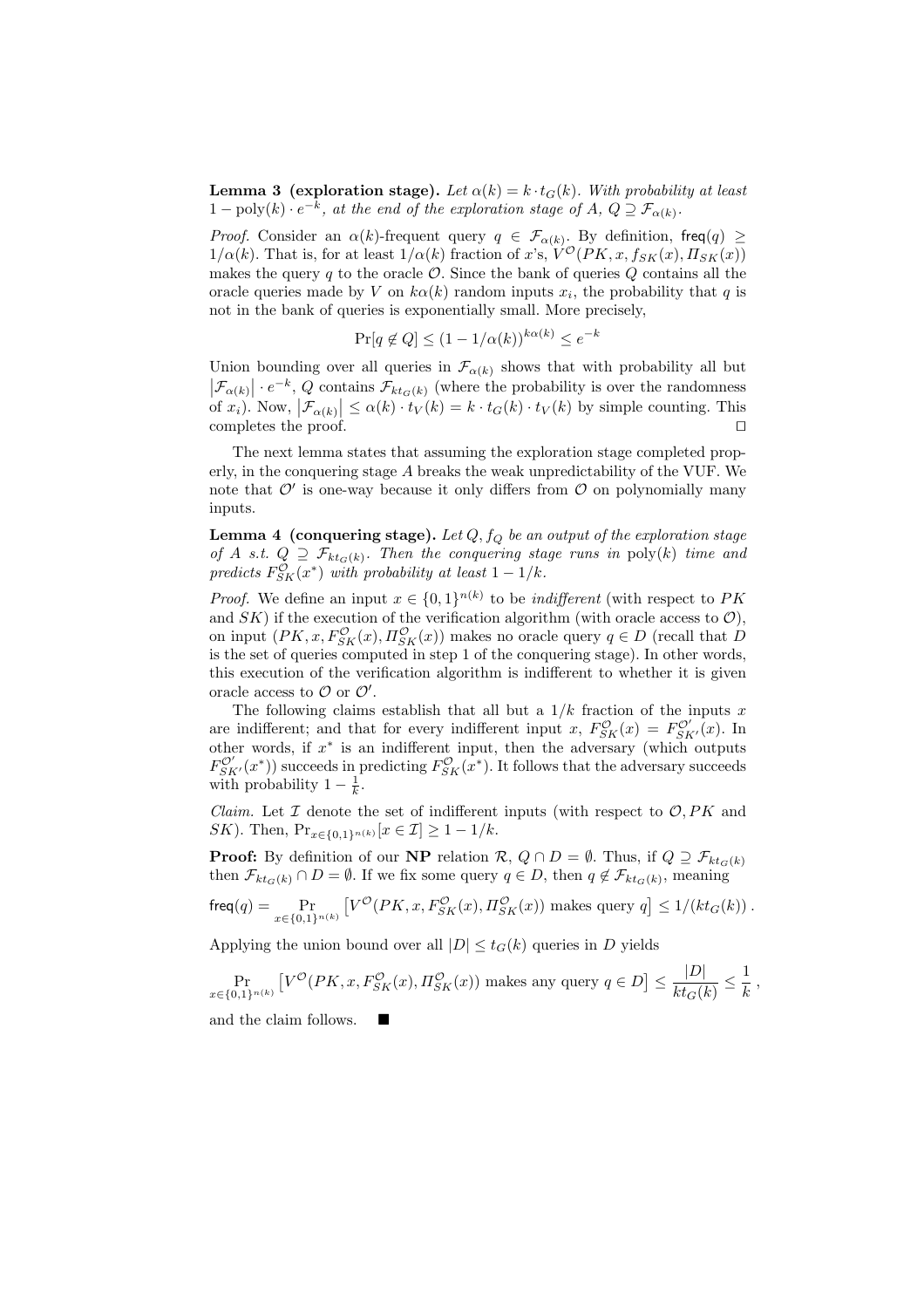*Claim.* For all  $x^* \in \mathcal{I}$ ,  $F_{SK}^{\mathcal{O}}(x^*) = F_{SK'}^{\mathcal{O}'}(x^*)$ .

**Proof:** For simplicity, assume that for every one-way permutation  $\mathcal{O}$ , the construction  $(G^{\mathcal{O}}, F^{\mathcal{O}}, \Pi^{\mathcal{O}}, V^{\mathcal{O}})$  is correct for every input  $x$ .<sup>14</sup>

By the completeness of the weak VUF with respect to  $\mathcal{O}$ , we have that  $V^{\mathcal{O}}(PK, x^*, F_{SK}^{\mathcal{O}}(x^*), H_{SK}^{\mathcal{O}}(x^*))$  accepts. Since no queries in D are made during this computation, then clearly it would run in the exact same way with oracle access to  $\mathcal{O}'$  rather than to  $\mathcal{O}$ . Thus,

$$
V^{\mathcal{O}'}(PK, x^*, F_{SK}^{\mathcal{O}}(x^*), \Pi_{SK}^{\mathcal{O}}(x^*)) = V^{\mathcal{O}}(PK, x^*, F_{SK}^{\mathcal{O}}(x^*), \Pi_{SK}^{\mathcal{O}}(x^*)) = \text{accept}.
$$

Since  $\mathcal{O}'$  is a OWP,  $(G^{\mathcal{O}'}, F^{\mathcal{O}'}, \Pi^{\mathcal{O}'}, V^{\mathcal{O}'})$  is a weak VUF, which in particular, means that it satisfies the completeness and soundness properties. By its completeness, we get that  $V^{\mathcal{O}'}(PK, x^*, F_{SK'}^{\mathcal{O}'}(x^*), \Pi_{SK'}^{\mathcal{O}'}(x^*))$  accepts. Soundness with respect to  $\mathcal{O}'$  guarantees, therefore, that  $F_{SK}^{\mathcal{O}}(x^*) = F_{SK'}^{\mathcal{O}'}(x^*)$ .  $\blacksquare$ 

Combining Lemmas 3, 4 (using the union bound) yields that A succeeds in predicting  $F_{SK}^{\mathcal{O}}(x^*)$  with probability at least  $1-1/k-\text{poly}(k)\cdot e^{-k}$ , contradictory to the alleged security of the reduction. Theorem 1 follows.  $\Box$ 

### 5.2 Additional Remarks

- Handling Probabilistic Verifiers. The analysis above disregarded the fact that the verifier  $V$  may not return the correct answer, with some small probability. Essentially, we handle this issue by using amplification by applying sequential repetition and then using a single random tape for all inputs. For details, we refer the reader to the full version [34].
- On Requiring Perfect Completeness. In the definition of VRF and weak VRF, we required that completeness holds for any  $(PK, SK)$  generated by G. When allowing relaxed completeness in Definition 1, the relaxation was over the inputs and not the keys. While this definition is frequently used, in some cases (e.g. [1]) the definition is so that the generator is allowed to output "bad" keys (ones that have no completeness for almost any input) with very small probability.

While our proof does not cover such constructions, we notice that all known constructions (including that of [1]), can be presented as having perfect completeness in a ZPP sense. That is, where the generator is allowed to run for expected polynomial time rather than worst-case. Our construction can be slightly altered to work for such constructions as well.

– Separating Trapdoor Permutations from OWPs. As mentioned above, since there is a black-box reduction from weak VRFs to eTDPs, our separation also implies a Semi-BB separation of eTDPs from OWPs. The work of [11] implies a result that is stronger in two aspects: their separation (appended with a modification due to [32]) implies a ∀∃Semi-BB separation

 $^{14}$  This is as opposed to relaxed completeness and soundness as in Definition 1 which hold for almost all inputs.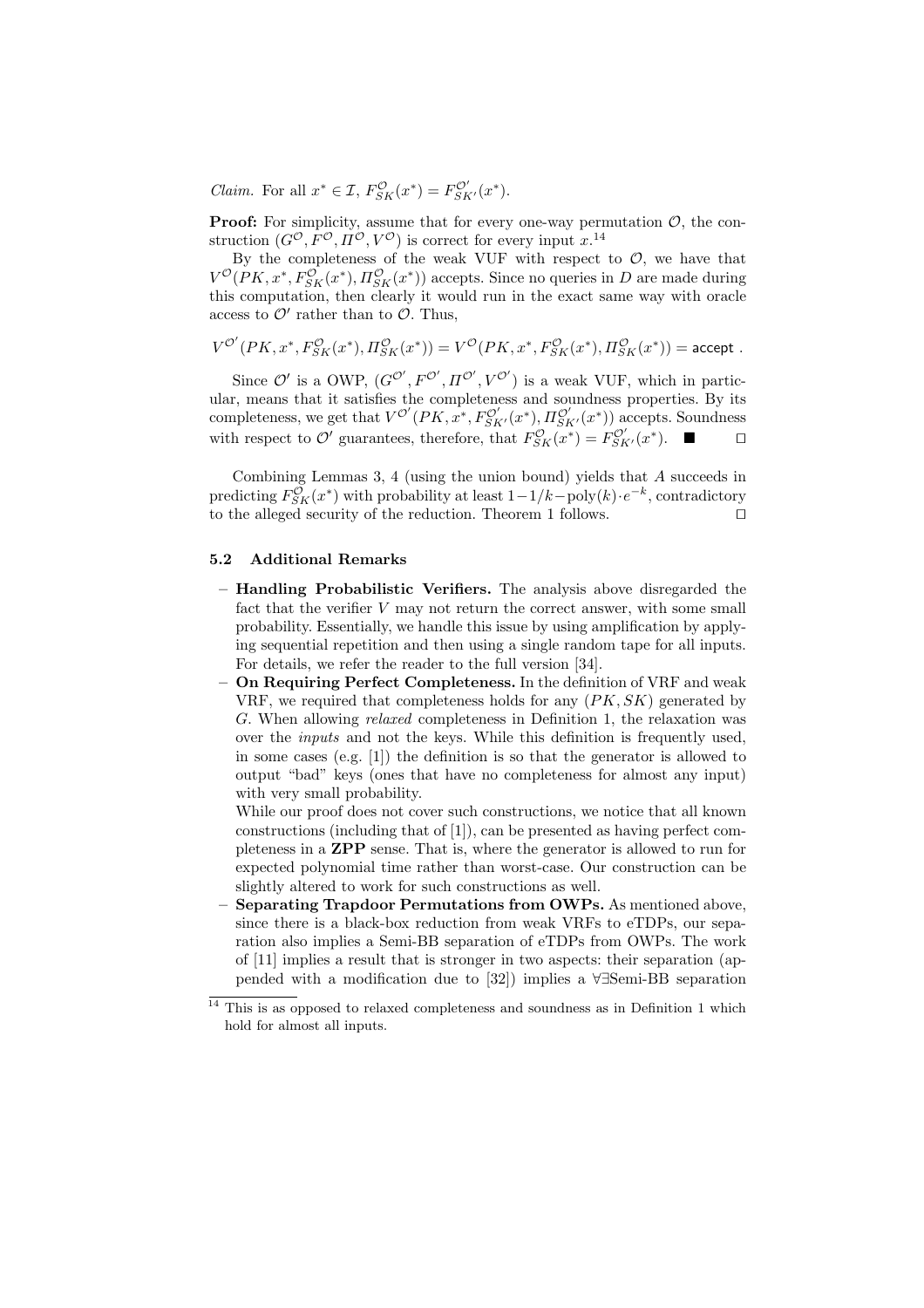(see definition in [32]), and they show a separation from key-agreement. Our result, on the other hand, seems simpler and does not use heavy probabilitytheoretic machinery.

- Other Types of Black-box Separations. Our result as presented does not rule out a relativizing reduction. To rule out a relativizing reduction, we must exhibit an oracle  $\mathcal O$  relative to which no weak VUF exists. We show, essentially, that for every construction, there is an oracle that makes the construction fail as a weak VUF. Our adversary, however, works by generating a slightly different OWP, which is efficiently computable from the old one, and plugging it into the same construction. To get a separation, we require correctness (but not necessarily security) for the modified oracle. Therefore, while our separation only rules out Semi-BB reductions in the general case, it can also be interpreted as ruling out ∀∃Semi-BB reductions if correctness holds for any OWP.
- Inefficient Proof Generators. We notice that while the adversary uses the code of oracle algorithms  $G, F, V$ , its use of  $\Pi$  is black-box only. Therefore, we additionally obtain that a semi-BB reduction is impossible even when the proof generator  $\Pi$  is allowed to be inefficient. <sup>15</sup>

# References

- 1. Micali, S., Rabin, M., Vadhan, S.: Verifiable random functions. focs 00 (1999) 120
- 2. Goldreich, O., Goldwasser, S., Micali, S.: How to construct random functions. J. ACM 33(4) (1986) 792–807
- 3. Naor, M., Reingold, O.: Synthesizers and their application to the parallel construction of pseudo-random functions. J. Comput. Syst. Sci. 58(2) (1999)
- 4. Feige, U., Lapidot, D., Shamir, A.: Multiple noninteractive zero knowledge proofs under general assumptions. SIAM J. Comput. 29(1) (1999) 1–28
- 5. Bellare, M., Yung, M.: Certifying permutations: Noninteractive zero-knowledge based on any trapdoor permutation. J. Cryptology  $9(3)$  (1996) 149–166
- 6. Barak, B., Ong, S.J., Vadhan, S.P.: Derandomization in cryptography. SIAM J. Comput. 37(2) (2007) 380–400
- 7. Canetti, R., Halevi, S., Katz, J.: A forward-secure public-key encryption scheme. J. Cryptology 20(3) (2007) 265–294
- 8. Håstad, J., Impagliazzo, R., Levin, L.A., Luby, M.: A pseudorandom generator from any one-way function. SIAM J. Comput. 28(4) (1999) 1364–1396
- 9. Naor, M., Yung, M.: Universal one-way hash functions and their cryptographic applications. In: STOC. (1989) 33–43
- 10. Rompel, J.: One-way functions are necessary and sufficient for secure signatures. In: STOC. (1990) 387–394
- 11. Impagliazzo, R., Rudich, S.: Limits on the provable consequences of one-way permutations. In: STOC '89: Proceedings of the twenty-first annual ACM symposium on Theory of computing, New York, NY, USA, ACM (1989) 44–61
- $^{15}$  We note that there is a construction of a weak VRF from one-way permutations, using inefficient-prover non-interactive zero-knowledge for NP [4]. However, this construction is inherently non-black-box. Our separation result shows that this must be the case.